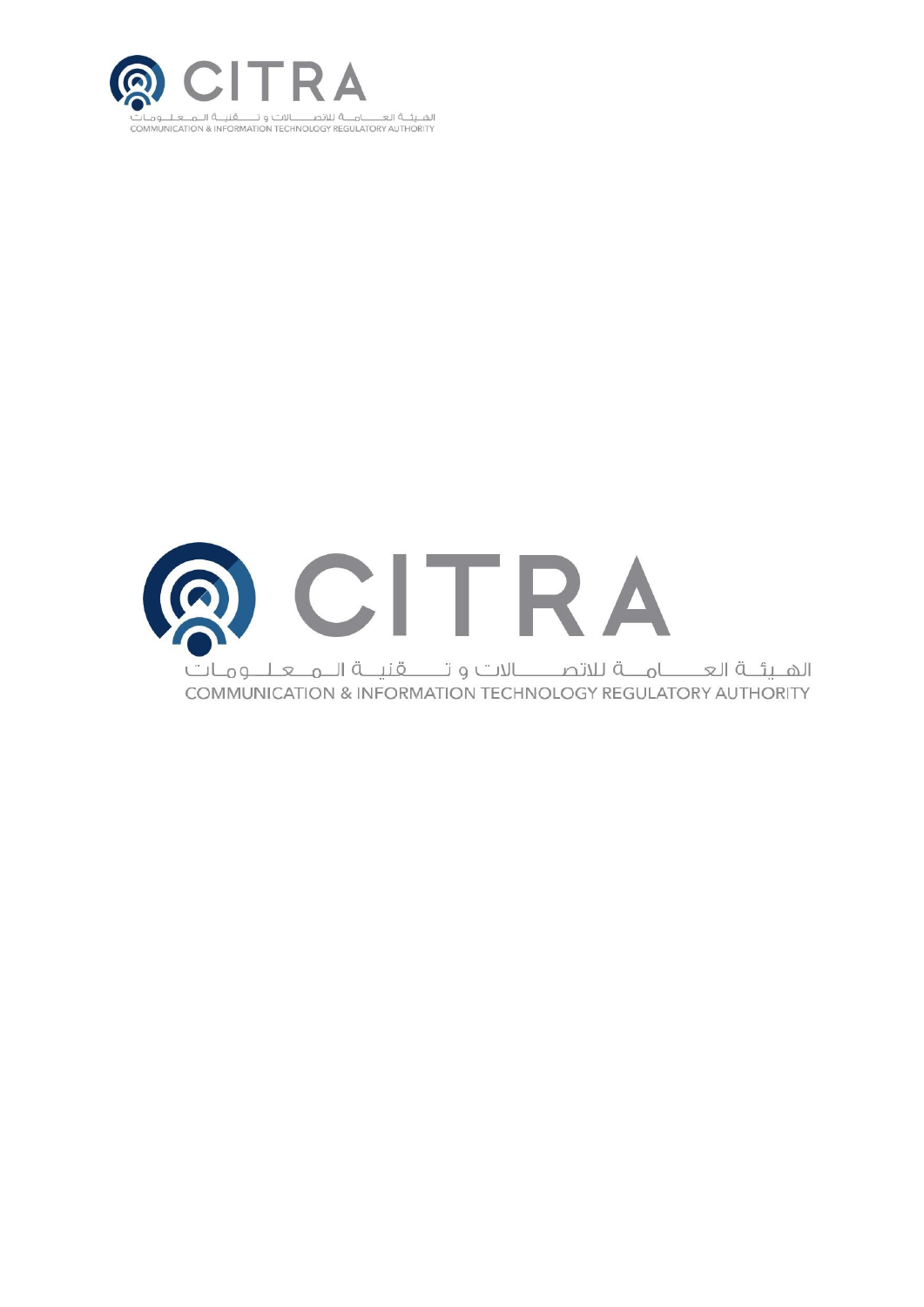

# **Council of Ministers Resolution No. 993 for the Year 2015 Issuing the Executive Regulations of Law No. 37 of 2014 regulating the establishment of the**

**Communication and Information Technology Regulatory Authority**

#### **The Council of Ministers**

- Having reviewed the Constitution,
- The Amiri Decree No. 12 of 1960, enacting the Law regulating the Legal Opinion ("Fatwa") and Legislation Department of the Government of Kuwait,
- Law No. 30 of 1964 on the Establishment of the State Audit Bureau, and the amending laws thereof,
- Law No. 37 of 1964 on the Public Tenders, and the amending laws thereof,
- Decree-Law No. 31 of 1978, on the Rules for the Preparation of the Public Budgets and Monitoring their Implementation and the State's Final Account, and the amending laws thereof,
- The Decree Law No. 15 of 1979, concerning the Civil Service, and the amending laws thereof,
- Decree-Law No. 23 of 1990 on the Regulation of the Law of the Judiciary, and the amending laws thereof
- Decree-Law No. 116 of 1992, on the Administrative Scheme, Determination of Competencies and Delegation thereof,
- Law No. 37 of 2014 on the Establishment of the Communication and Information Technology Regulatory Authority
- Decree issued on April 4, 1979, on the civil service system and decrees amending it,
- The Decree issued on August 12, 1986, Concerning the Competencies of the Ministry of Communications,
- The Council of Ministers Resolution No. 806 of 2014 Determining Competent the Minister for the Communication and Information Technology Regulatory Authority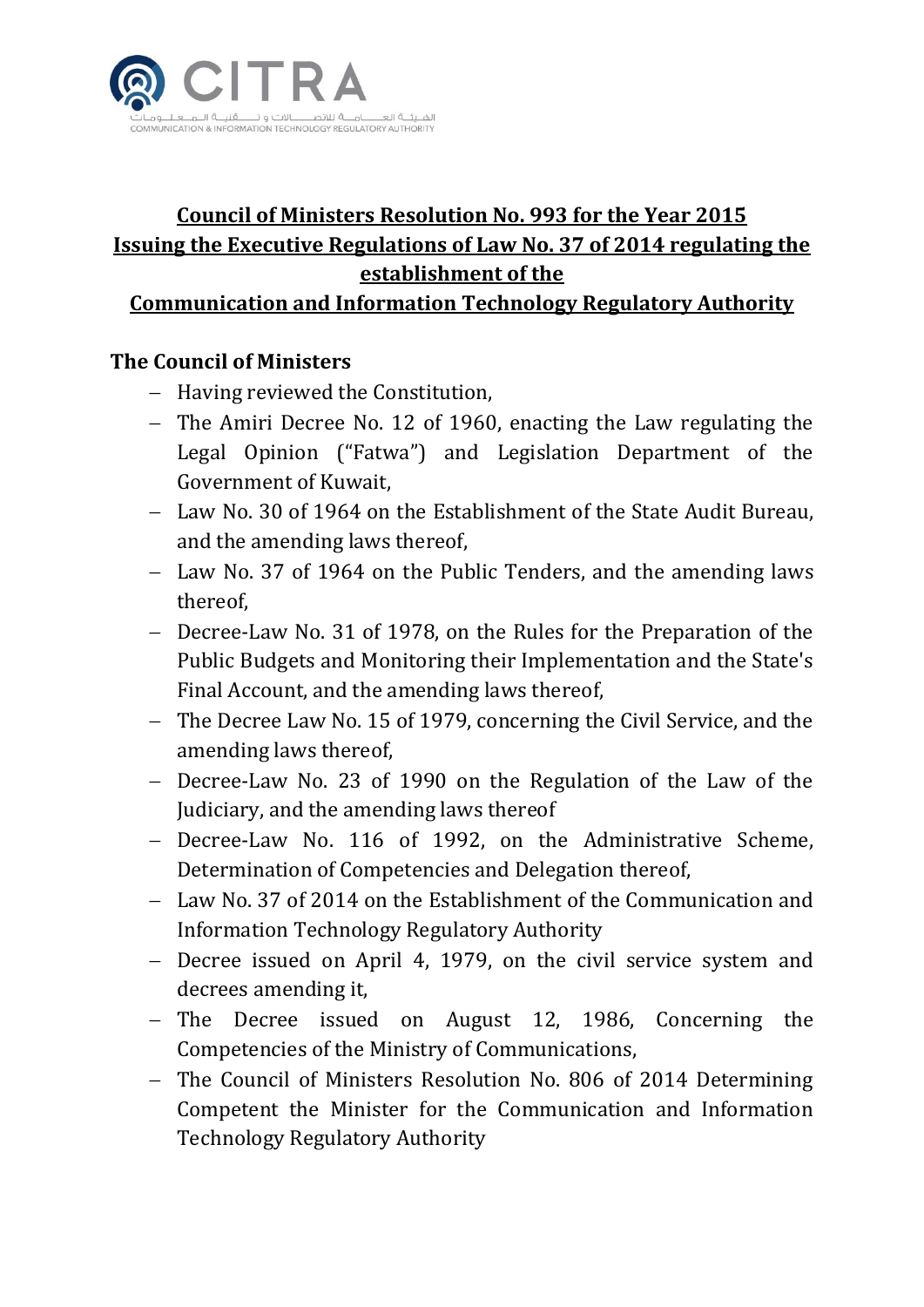

- Based on the presentation of the Minister of State for Cabinet Affairs, and
- Following the Approval of the Council of Ministers,

#### **Hereby decides:**

## **Article One**

To apply the provisions of the Executive Regulations of Law No. 37 of 2014 referred to, and which texts accompany this decision.

#### **Article Two**

The ministers, each within his field of jurisdiction, shall enforce this decision, and it shall become effective from the date of its publication in the Official Gazette.

Signature Prime Minister Jaber Mubarak Al-Hamad Al-Sabah

Issued on 26 Ramadan 1436 AH Corresponding to 13 July 2015 AD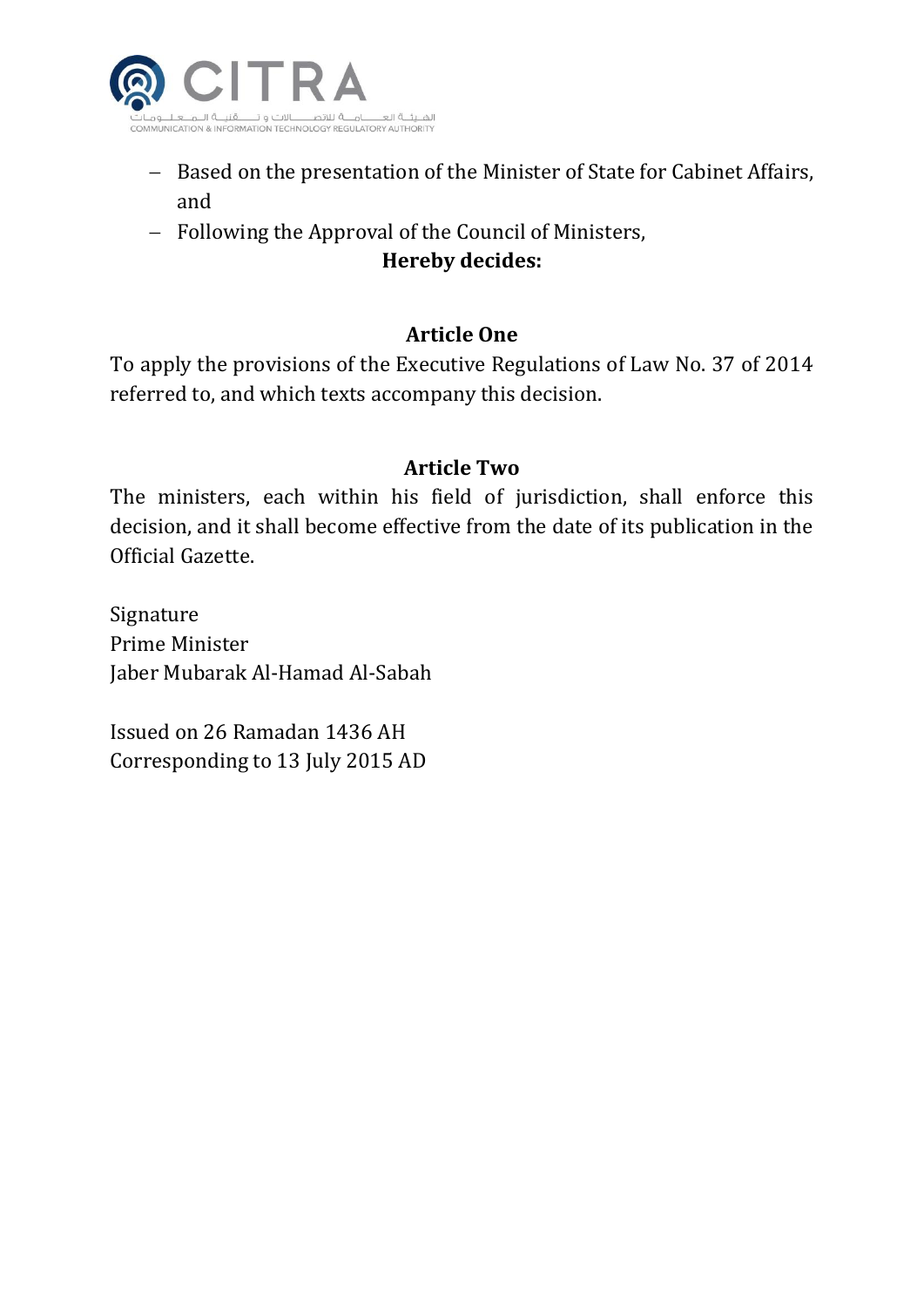

# **The Executive Regulations**

#### **of the Law No. 37 of 2014 on**

# **The Establishment of the Communication and Information Technology Regulatory Authority**

# **Chapter One Competencies of Chairman of the Board**

# **Article No. (1)**

The Chairman of the Board of the Authority shall manage its business and conduct its affairs and represent it in its relations with third parties and before the Judiciary, and may take whatever decisions he deems necessary to achieve the purpose for which it was created and in particular the following:

- 1. To take the necessary actions to organize the networks services of all communications in the State of Kuwait in accordance with the general policy set by the Board of Directors.
- 2. To issue the detailed list of technical terms used in the sectors of Communications and Information Technology and to show their meaning as approved and adopted in the State of Kuwait, and to keep updating them on annual basis, after being approved by the Board of Directors and after being published.
- 3. To issue the Regulations with regard to regulating the sectors of Communications and Information Technology
- 4. To issue a decision that determines the necessary mechanisms for the management of radio frequency spectrum and monitors interference and the quality of the frequency spectrum and to regulate the use of all land, sea, air and space frequencies, according to the schedule of the National Plan for the distribution of frequencies and updating them in the manner approved by the Board of Directors.
- 5. To issue the technical rules and standards for communications equipment and communications peripheral equipment to ensure that no damage would come upon the communications networks or services, as well as the public health and safety and environment.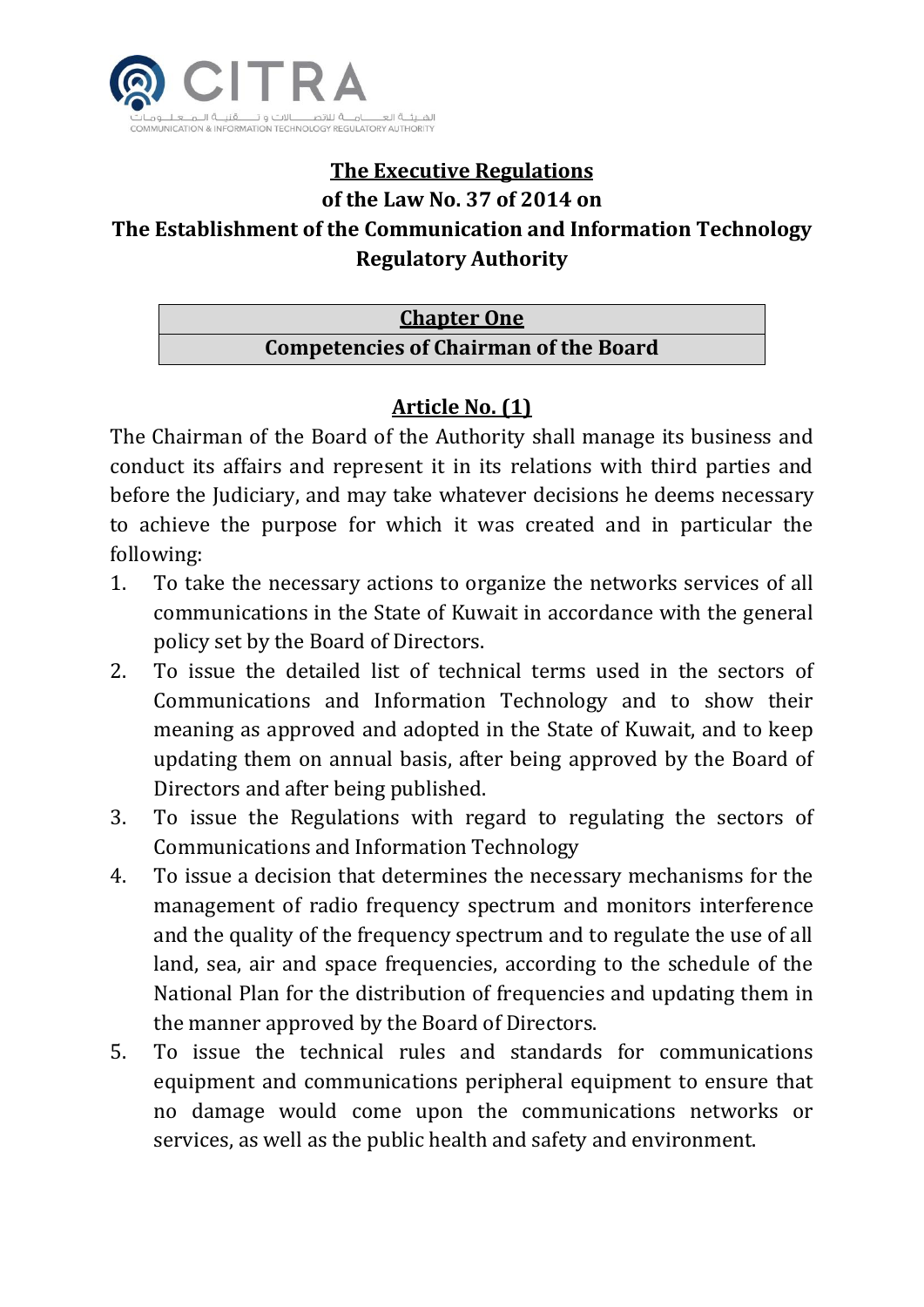

- 6. To issue the qualitative approvals and to regulate the process of entry of the communications equipment and communications peripheral equipment to the State of Kuwait, and to use, maintain, and trade in them, and to take the necessary measures to control the use of their frequencies by observing that their frequencies would not overlap with the frequencies of other operating companies and bodies.
- 7. To determine the procedures and mechanisms required for collecting information in the sectors of Communications and Information Technology, and to issue reports and publications and instructions for the users, and to adopt the media programs necessary to increase public awareness of the importance of these two sectors and the extent of their positive impact on the economic and social development in the State of Kuwait.
- 8. To develop the mechanisms needed to track the source of any radio waves and to verify that such source is licensed without any prejudice to the confidentiality of messages according to the Law.
- 9. To develop an annual report describing the Authority's activities and achievements, as well as any variables in the prescribed general policy for Communications and Information Technology services and the future plans of the Authority, and to present the same to the Board of Directors and to publish this report.
- 10. To issue decisions of the mechanisms necessary to review and assess the need to adjust the level of regulation for each service of the Communications and Information Technology services or any type or category thereof taking into consideration the factors of competition, provided that the auditing process and the nature of the evaluation would be based on a research study of the mechanisms.
- 11. To propose draft laws to keep up with the rapid development in the sectors of Communications and Information Technology and to submit them to the Council of Ministers through the competent minister after the approval of the Board of Directors and the preparation of laws and regulations and instructions related thereto.
- 12. To take the necessary actions to ensure compliance with the provisions of international, regional and bilateral conventions in effect which are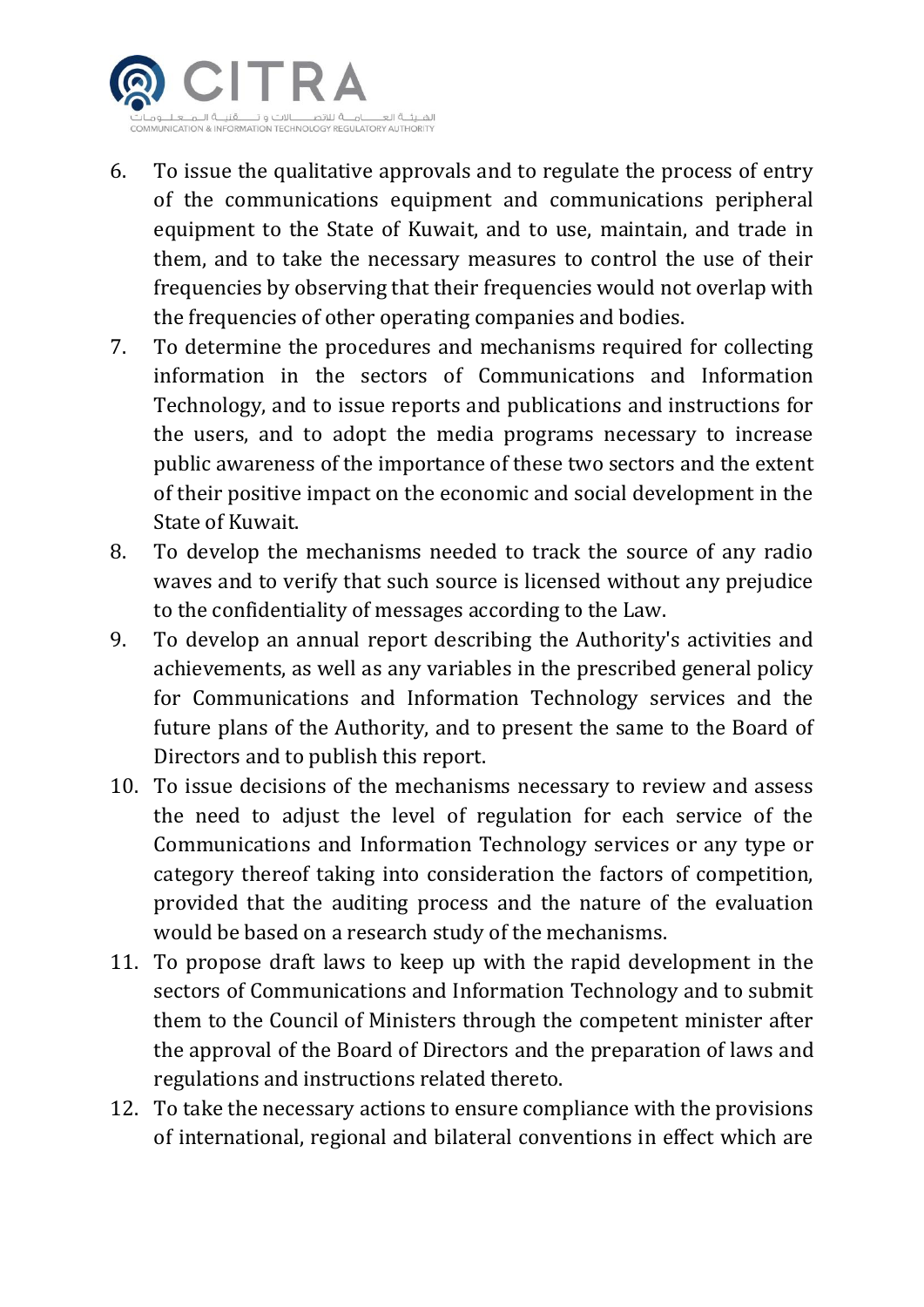

related to the sectors of Communications and Information Technology as approved by the State.

- 13. To issue a decision to investigate the complaints and disputes that may arise between the users and licensees, which are referred to the Authority by either of – or all – the parties to the dispute.
- 14. To propose standards to solve the disputes related to the International Information Network (the Internet).
- 15. To adopt the technical and operational requirements and specifications related to national security that must be adhered to.
- 16. To represent the Authority at the meetings, conferences, seminars and other international forums pertaining to communications and information technology, which the Authority is competent in.
- 17. To chair the Board of Directors and to call it to convene at least once every month and whenever deemed necessary or upon a written request from three of its members, given that a Secretary to the Board shall be appointed from the staff of the Authority, and all in accordance with the provisions of the Regulations of the Board of Directors.
- 18. To examine notifications from the Board members regarding the existence or emergence of any benefit or interest, either directly or indirectly for them or any of their first of kin relatives in relation to the investment in the sectors of telecommunications or any other interest that is in conflict with their positions and to take necessary action in this respect.
- 19. To authorize the employees of the Authority to engage in any work or consulting service or any similar service for their own account or to third party's account in relation to the communications sector inside the State and that extend beyond the scope of the tasks and duties they perform to the Authority, or to carry out such work or service within one year from the date of quitting employment at the Authority.
- 20. To issue the necessary approval for the importer or any party who has the desire to introduce communications equipment if their particular specifications were not published, in accordance with the rules to be established by the Board of Directors.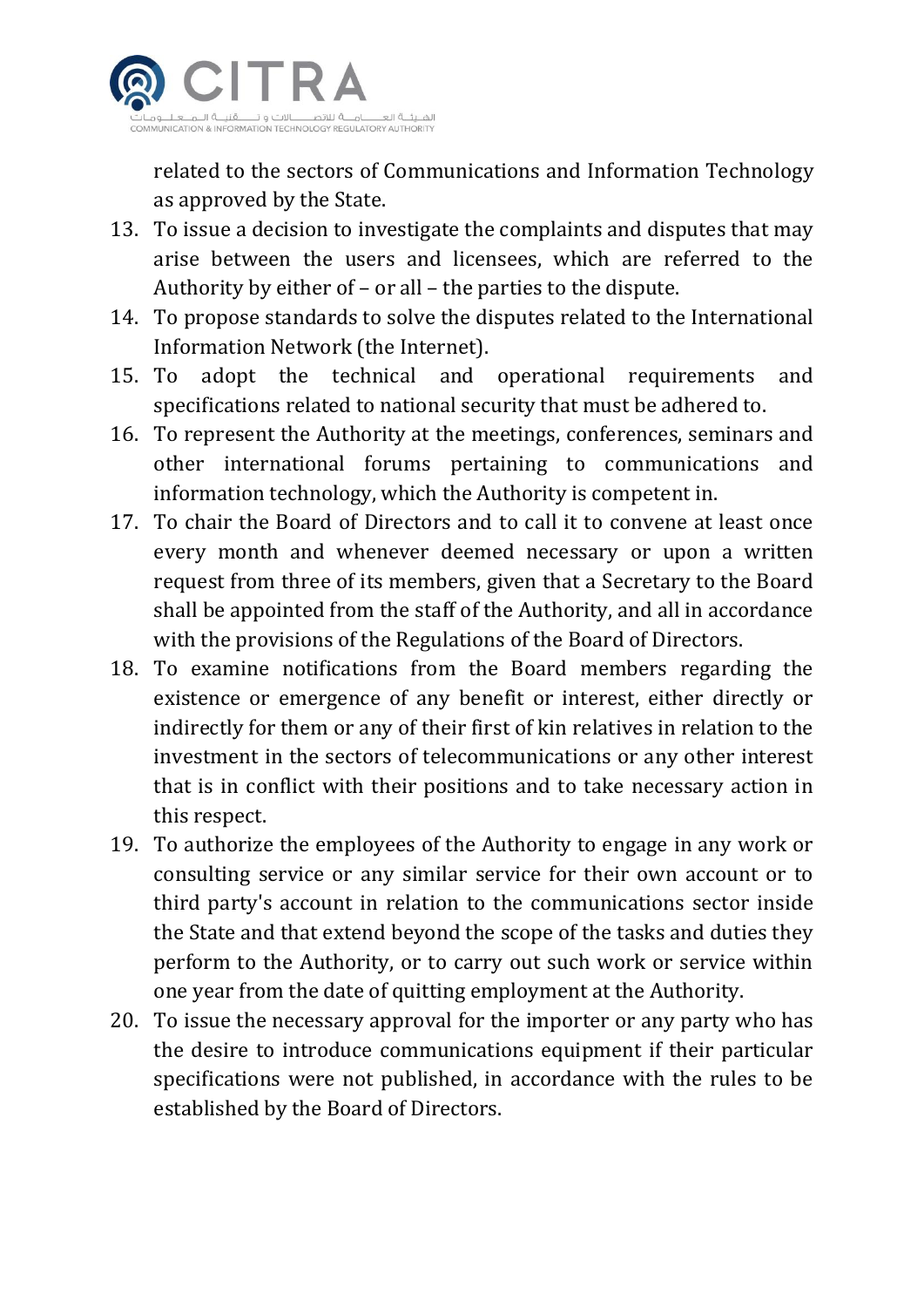

- 21. To issue a decision to organize the investigation mechanism into the complaints submitted to the Authority regarding the existence of negligence by a licensee or a dispute between the licensee and the beneficiaries with regard to the level of service or breach of license and the procedures for filing the complaint or notifying the licensee to remove the violation within 90 days of the date of notification.
- 22. To examine and consider the annual reports presented by the licensees on the technical, administrative and financial aspects which guarantee that the available licensed service is offered to the beneficiaries at the required level and to present the same to the Board of Directors.
- 23. To issue the rules and procedures that must be adopted when a licensee receives complaints of annoyance, and the procedures to investigate such complaints and the rules necessary to minimize the annoyance calls in general, in agreement with the licensee and after presentation to the Board of Directors.
- 24. To take the necessary measures to verify the licensee's level of abidance with the terms and provisions of the Law.
- 25. To issue a decision to form a committee or more from outside the Authority to settle disputes, and such committee would be responsible for determining all disputes arising between the Authority and any licensed operator, or between the operators themselves, and decide on the grievances filed by the operators or others against the decisions and actions taken by the Authority or which are directly related to its work, as prescribed under Article 55 of the Law.
- 26. To nominate the employees who would be given the status of law enforcement officers, and to refer the matter to the concerned minister to issue the necessary decision in accordance with the provisions of the Law.
- 27. To prepare the necessary studies and proposals so that the Board of Directors would implement the competencies and the tasks set forth under Article (8) of the Law and to have such studies presented to the Board and to implement its decisions.
- 28. To contract with specialized bodies, entities, institutions or companies - either scientific, technical or legal – in order to implement the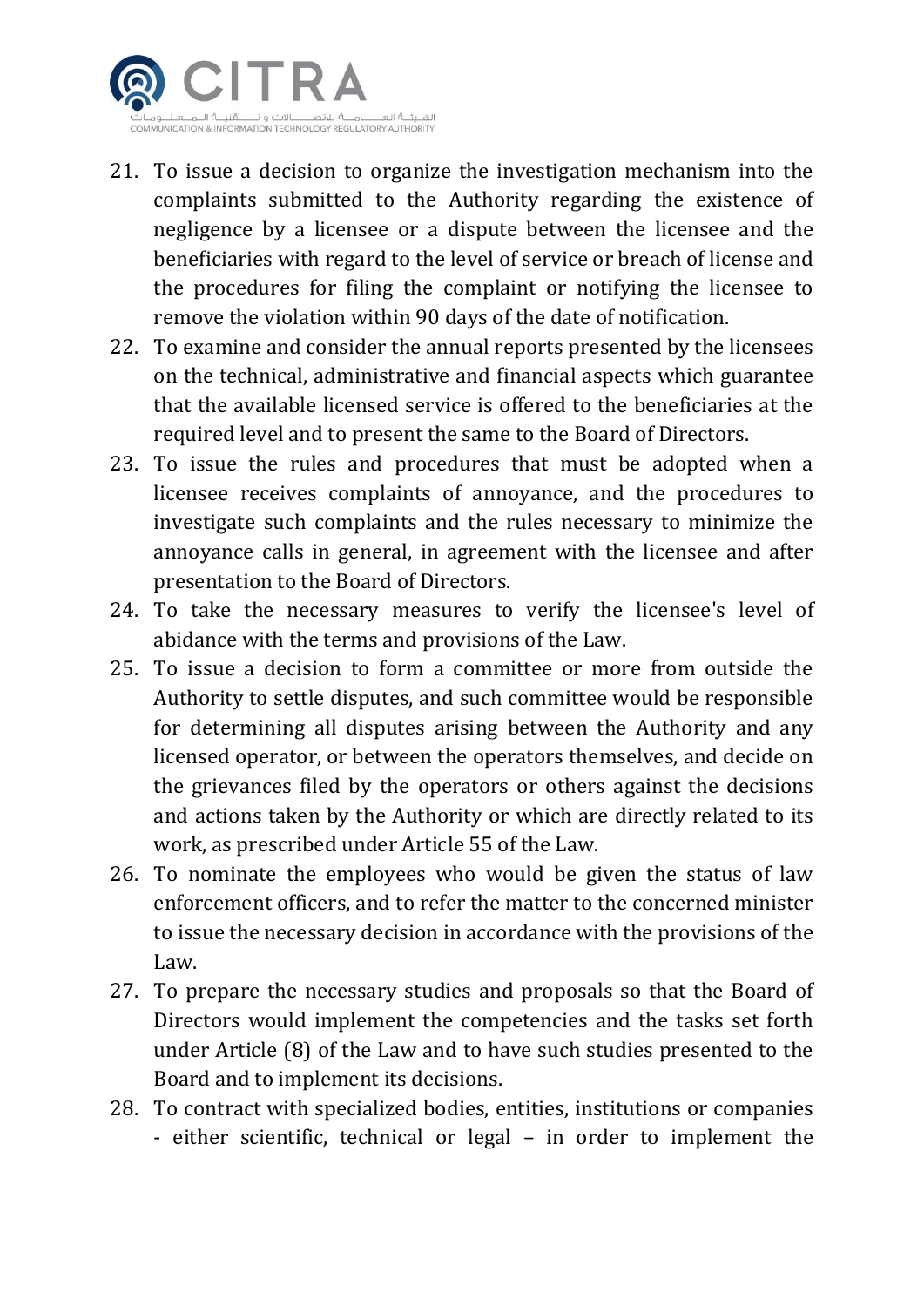

functions and tasks entrusted to them by the Authority, in conformity with the rules and conditions set by the Board of Directors.

- 29. To prepare the Employment Affairs Bylaws for the Authority that includes the rules of recruitment, promotion and disciplinary actions, salary, and bonuses scheme, the financial benefits and the benefits in kind, as well as all other job-related affairs to be presented to the Board to be approved and issued.
- 30. To propose the Board of Directors Bylaws and present the same to the Board for approval.
- 31. To refer the users to the Public Prosecution if it were proven that they have made inroads into frequencies without a license.
- 32. To prepare the Financial Draft Bylaws of the Authority and to have the same approved by the competent authority.

#### **Article No. (2)**

The Chairman of the Board – in case a violation of the provisions of the Law, bylaws or the orders to implement the same is verified – shall be entitled to take one of the following actions –or all of them – in proportion to the severity of the offense:

- a. To warn the offender to remove the violation within 30 days from the date of warning.
- b. To stop the license granted to the licensee for a period of three months.
- c. To remove the violation on the expense of the offender.
- d. To reduce the licensed services to the offender, provided that the reduction would not exceed one service per each violation.
- e. To reduce the duration of the license granted to the licensee for a period not exceeding half of the license period.
- f. To establish and collect a fine not exceeding one million Kuwaiti Dinars for each violation.
- g. To hold the equipment, devices and machines seized and maintain the same in custody pending a final and definitive decision on the dispute.
- h. To cancel the License.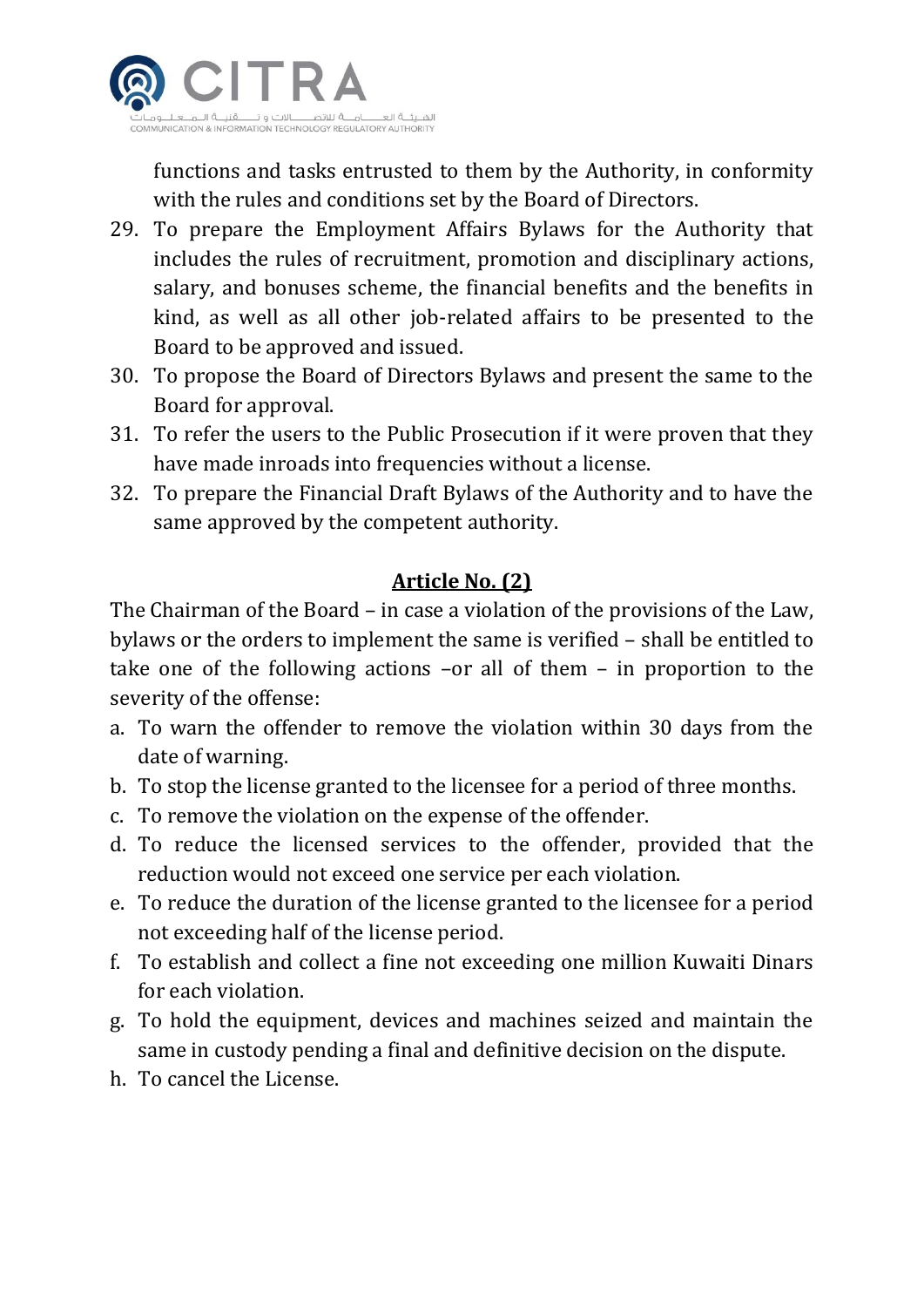

The fine shall be doubled in case an offense is reattempted or the offender would pay twice the value of the damage, whichever is greater. None of the penalties or fines stipulated under items (d) and thereafter shall be imposed except after the approval of the Board of Directors.

#### **Article No. (3)**

The Chairman of the Board shall assume the administrative, technical and financial competencies of the Authority as provided for by the Laws and bylaws, as well as the rules, regulations, and decisions issued in implementation of this Law, and in particular the following:

#### **First: General Competencies:**

- To issue regulatory decisions for the distribution of work within the Authority.
- To issue the instructions and circulars to ensure the implementation of the provisions of the Authority's budget in accordance with the provisions of the Laws and bylaws.
- To sign the procurement contracts for public works and consulting services related to the Authority in conformity to the provisions rules and procedures contained in the list of purchases and to assign the works set by the Board of Directors, taking into consideration the principles of transparency, openness, and equality.
- To issue the decisions regarding the formation of committees and task teams needed by the Authority to perform its tasks, to ratify its minutes of meetings, and to decide the payment of the allowances or bonuses payable for the attendance at and the engagements of such committees and teams and such individuals whose experiences are sought apart from Authority staff as well as to engage others to perform actions or tasks related to the Authority inside or outside the country and to pay out the allowances and bonuses due to them - all in accordance with the rules and conditions set by the Board of Directors.
- To propose the organizational structure and its amendments.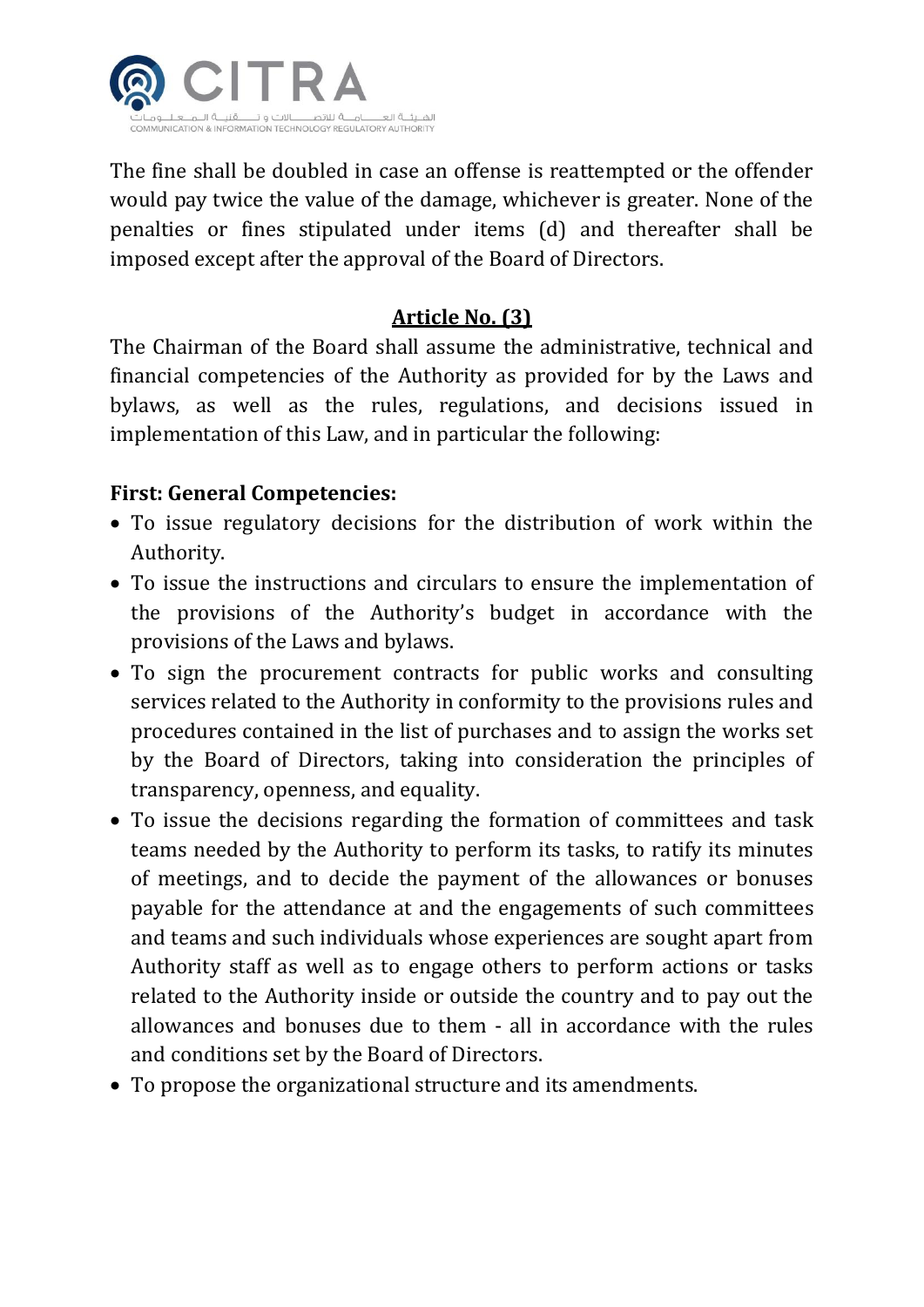

## **Second: Re the Affairs of the Authority Personnel:**

- To issue the decisions of appointment and re-appointment, promotion, transfer, assignment and engagement of services within, to and from the Authority, grant the bonuses and adopt the performance assessment, carry out adjustments and amend job status and authorize the financial rewards for endeavors and excellent services, all in accordance with the functional system as set by the Board of Directors and in accordance with the Employment Affairs Bylaws developed by the Board of Directors.
- Referral to the investigation, suspension from work for the interest of the investigation or for considerations bearing on of public interest, and imposing disciplinary penalties in accordance with the Employment Affairs Bylaws.
- Referral to retirement, termination of service and confirmation of employment and adoption of the non-adequacy report of the probation period.
- Granting all kinds of holidays, whether with full or reduced pay or without pay in accordance with bylaws and schemes in place.
- Referral to a competent investigation authority if it is proven, according to investigation findings, that there is a suspicion of a criminal offense.
- To issue the decisions to change the job titles, and decisions for occupying the leading, supervisory positions, and those at such level.
- To grant permission for an employee to perform work for a third party outside working hours.
- To sign the contracts with non-Kuwaiti employees.
- To issue the necessary decisions to implement the provisions, rules, and controls on official working hours at the Authority.
- To allow exemptions from certain the health fitness conditions required for appointment, having sought the opinion of the competent medical body.
- To issue the rules which pertain to qualifying and training the Authority staff to enable them to perform their duties according to the system prescribed by the Board of Directors.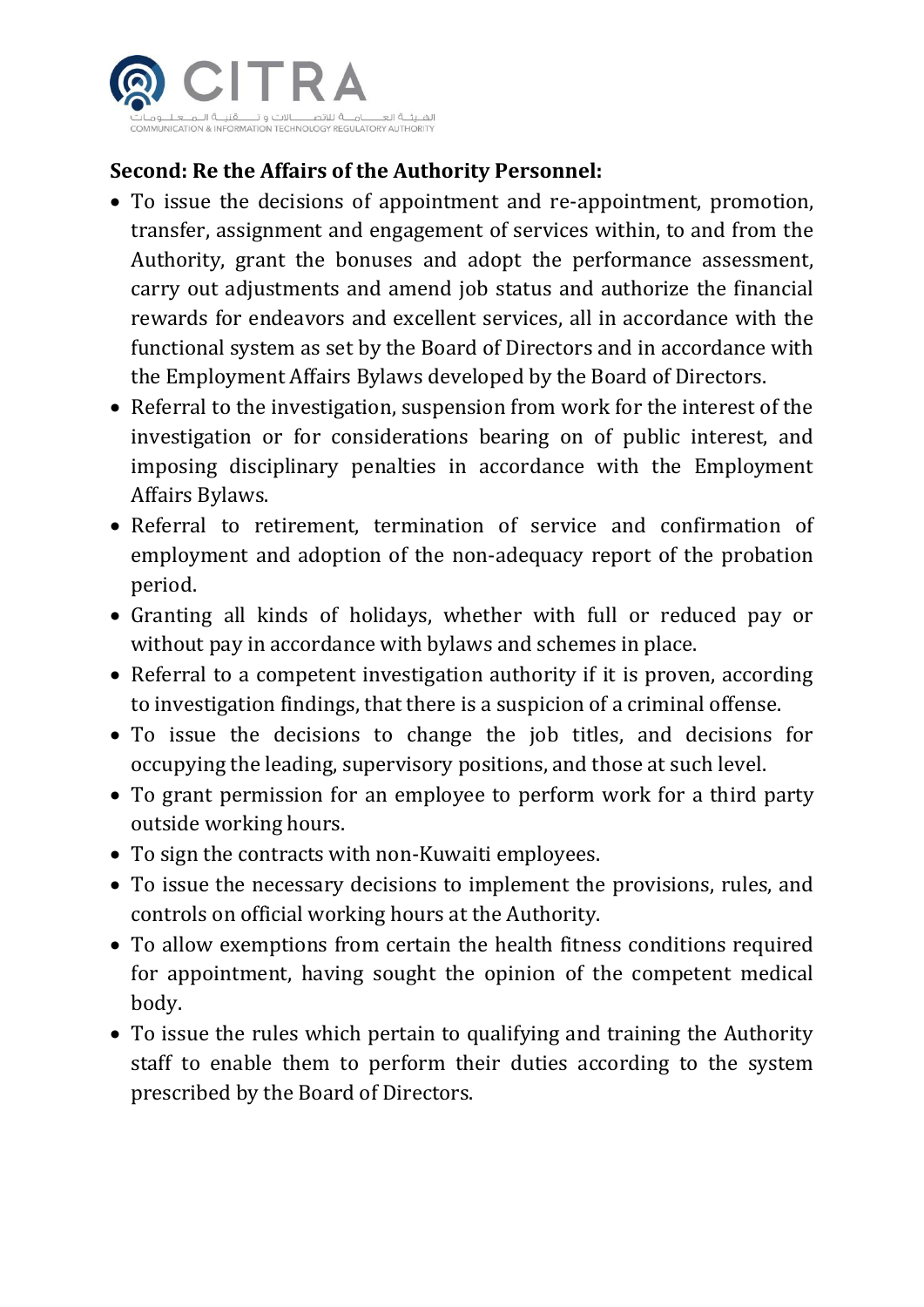

# **Chapter Two Real Estate & Financial Assets Evaluation Procedures of the Authority**

## **Article No. (4)**

The entity entrusted with evaluating the real estate and financial assets of the Authority in conformity to the provisions of Article 87 of the Law shall observe the following procedures:

- 1. Identify all assets and liabilities and collect all the necessary data for the evaluation process.
- 2. Conduct market analysis to study supply and demand levels and competition.
- 3. Provide a comprehensive analysis of the present value of the cash flows in order to develop the market value of assets and liabilities.
- 4. Analyze the historical financial data of the final accounts and statements of income and cash flow, using the financial or economic indicators established as growth ratio, profitability percentages and liquidity ratios, and effectiveness rates.
- 5. Define all the expenses arising from preparing the assets for use.
- 6. Evaluate assets and liabilities at the time of creation or acquisition on the basis of historical cost, namely the purchase price, be it the cost, market, or regular price.
- 7. Carry out a comprehensive and final assessment of the assets and liabilities in accordance with international standards, in line with the accounting rules adopted in the State of Kuwait.
- 8. Compute the consumer tables on the long range for all assets of all kinds on the basis of their consumer ratios.

## **Article No. (5)**

The Assets which are subject to the evaluation shall include all *in-kind* and financial assets of the Authority, including in particular the following:

1. Real Estate properties (i.e. land and buildings).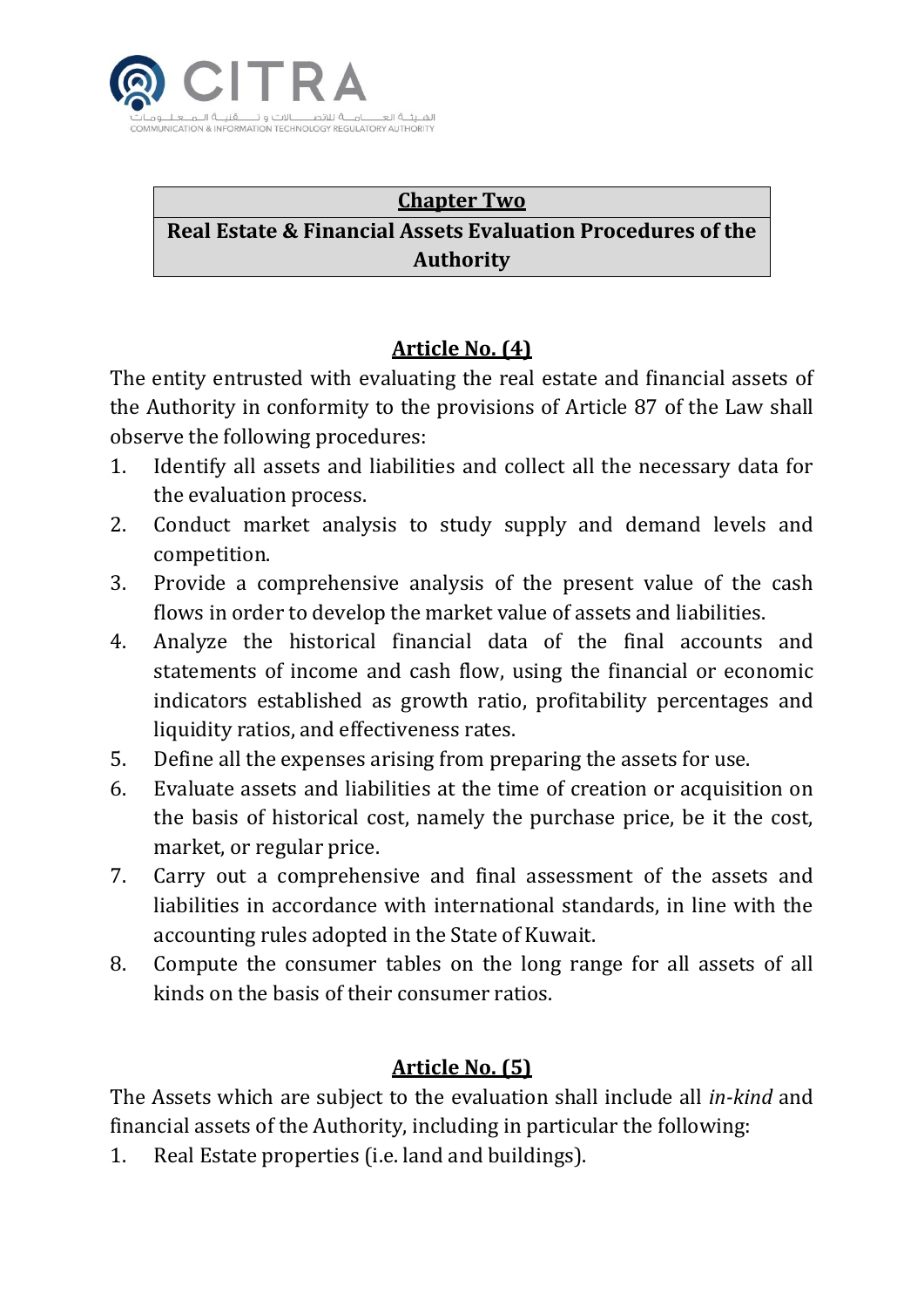

- 2. Decors and fittings.
- 3. Tools, equipment, and vehicles.
- 4. Goods.
- 5. Cash balances (current accounts deposits payments account).
- 6. Securities (stocks bonds and instruments investment shares units in investment funds).
- 7. Commercial papers (promissory notes order bonds checks documentary letters of credit - letters of guarantee)
- 8. Future rights (Futures)
- 9. Patents drawings and designs industrial designs integrated circuits.
- 10. Trademarks service marks trade names and attributes.
- 11. Computer works (systems software databases).

#### **Article No. (6)**

The Authority may delegate whoever it deems appropriate to attend the evaluation procedures and to express its observations in this respect.

#### **Article No. (7)**

The entity entrusted with evaluation is bound to perform the assigned mission in full on the date specified under the contracts concluded therewith, and the Authority shall be entitled to impose the penalties established under such contracts in case of delay.

#### **Article No. (8)**

The entity entrusted with evaluation shall develop a detailed report on its activities in both Arabic and English. Such report shall include the evaluation grounds and procedures and the results of the evaluation and its value quoted in Kuwaiti dinars, and whatever recommendations you may consider necessary in this regard.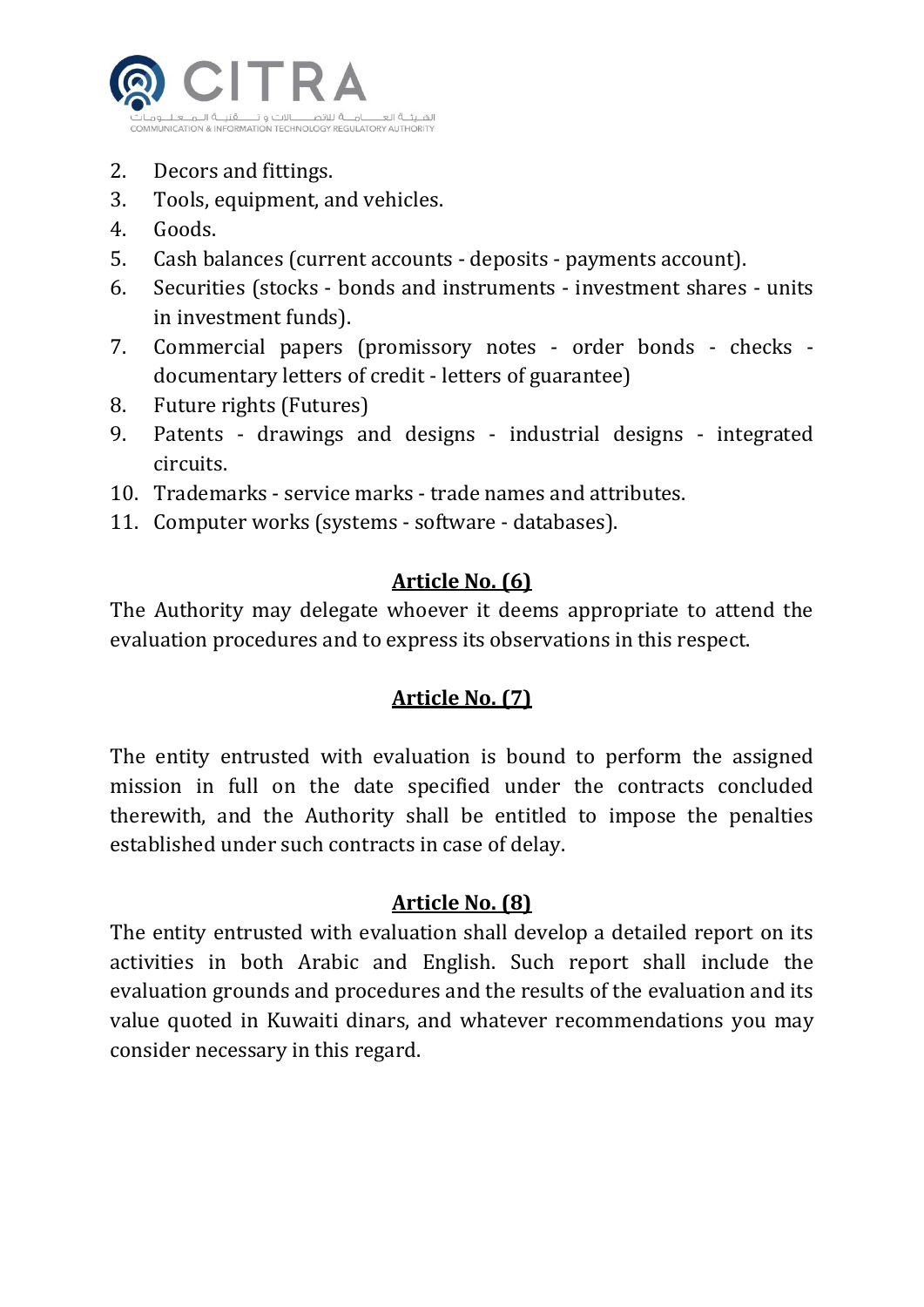

# **Article No. (9)**

The entity entrusted with evaluation, referred to in the preceding Article, shall submit such evaluation to the Authority, which in turn would present it to the State Audit Bureau in order to study it and offer its comments thereon as a preliminary step towards submitting it to the Council of Ministers for approval.

#### **Chapter Three Fees& Revenues**

## **Article No. (10)**

The Board of Directors shall determine the fees and revenues charged by the Authority for the services to be offered and in particular the following:

First: Fees for the use of frequency spectrum, band numbers and Internet as follows:

- a. Air and space frequencies.
- b. Radio and wireless frequencies
- c. Band numbers
- d. Internet Bands

Second: Returns due from licenses related to providing the following services:

- a. Creation of a public communications network
- b. Operation or management of a public communications network
- c. Operation or management of a virtual public communications network
- d. Provision of public communication services
- e. Provision of virtual public communication services
- f. Fixed communications structure
- g. Fixed communications service
- h. Provision of Internet services
- i. Creation and operation of international communications structure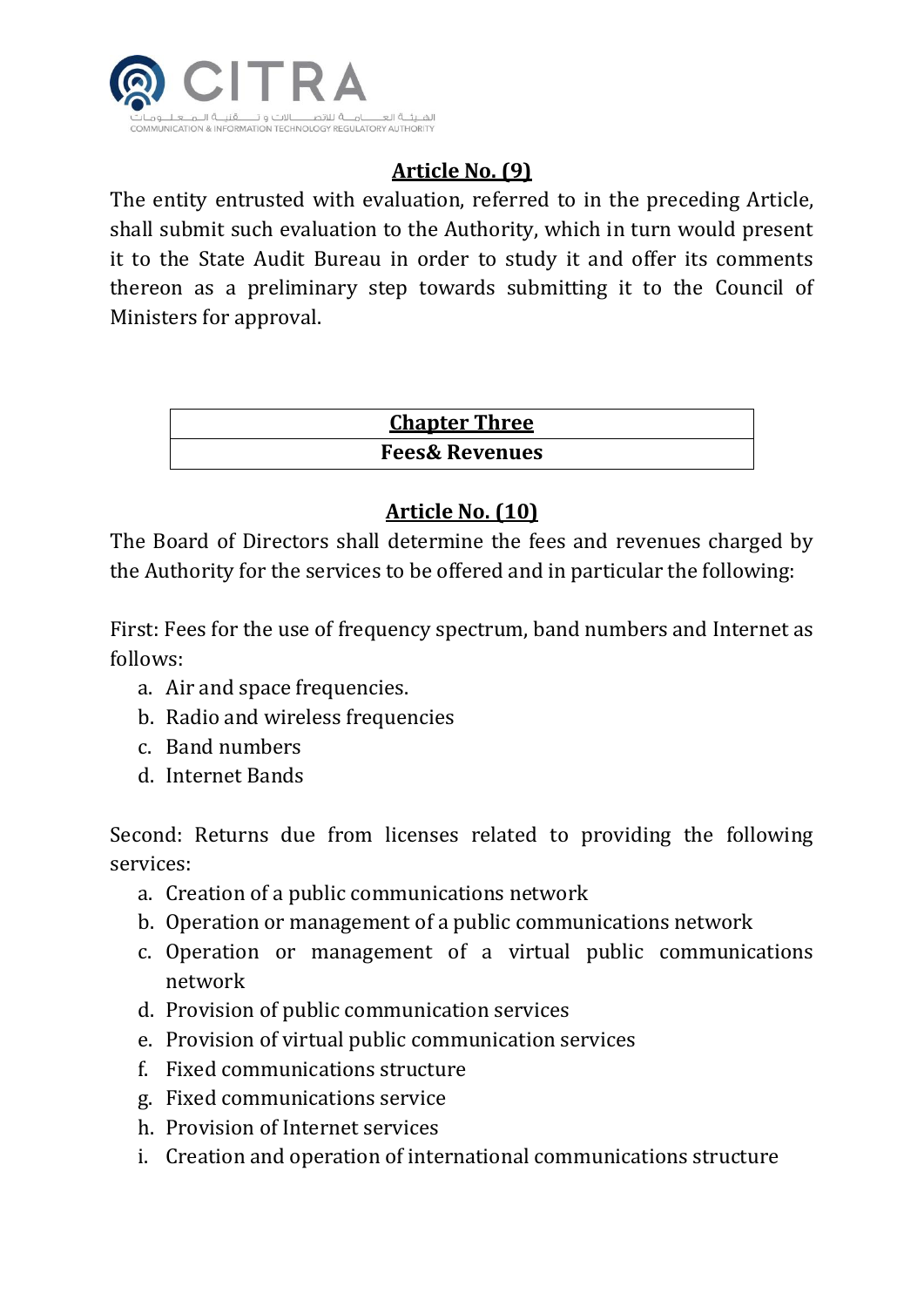

- j. Provision of fixed international communication services
- k. Establishment and operation of an international access structure
- l. International access services
- m. Acquisition and use of a radio station on State land or on board of a ship or an aircraft registered in the State.
- n. Radio services, including Radio and TV and satellites and receivers, broadcast.
- o. The percentage to be determined by the Board of Directors of the total annual revenue from any operator of any of the licenses referred to.
- p. Any other licenses to be offered by the Authority in the future

Third: Interconnection fees between public communications networks owned by the private sector or the Ministry of communications or any other Government Agency other than the Security Authorities, and linking the wired and wireless communications devices with such networks.

Fourth: The equivalent for using the international operation capacities.

Fifth: The equivalent for the Authority's service of matching the communications devices and the communications peripheral equipment to the standard specifications and the technical rules as specified by the Authority.

Sixth: Equivalent fee for the Authority's management of the operation of the licensed communications network in case of violation of Licensee's to the terms and conditions of the license or failing to provide the service.

Seventh: Renewal of the licenses referred to in the previous Articles.

Eighth: The announcement of anything mentioned herein.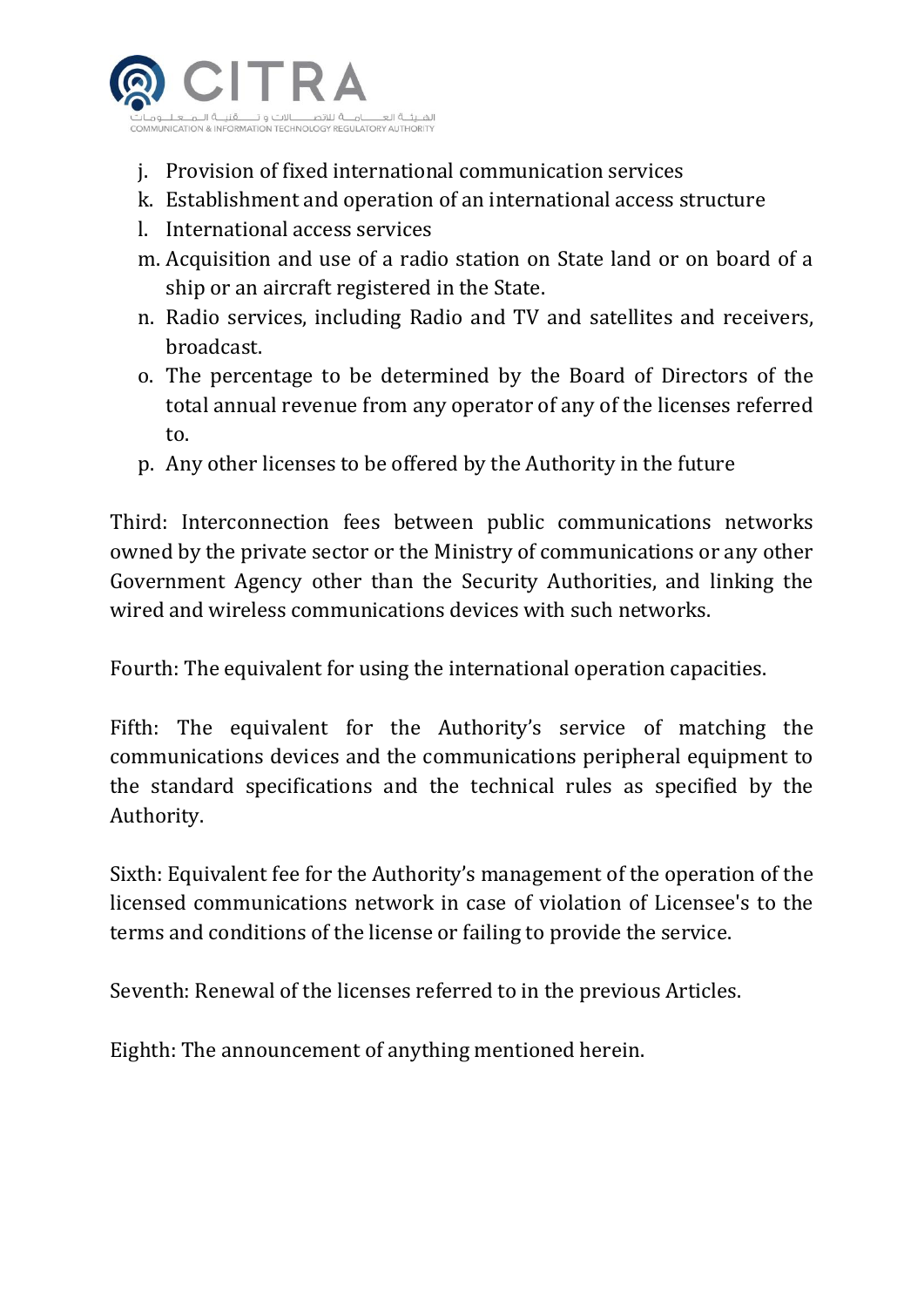

Ninth: Any returns or financial rights as a lump sum or on periodic basis which the licensee has to pay to the Authority in exchange for having access to any service performed, other than what is already mentioned.

#### **Article No. (11)**

The Authority has the right to reconsider the price categories of the services which it provides in the light of its review of the market and without prejudice to the provisions of competition.

#### **Article No. (12)**

Subject to the provisions of Article No. 12 of the Law, the following items shall be included in the revenues of the Authority:

- a. The items to be determined by the Board of Directors in exchange of reconciliation with regard to any violation of the provisions of the Law establishing the Authority - with the exception of the items set forth in Articles (67 to 80) of the Law - before they are referred to the competent court, not less than two-fold the fine prescribed in the Law.
- b. The financial fines or compensations collected by the Authority in accordance with the Law
- c. The value of the compensations adjudicated for the Authority in exchange of what it has lost in terms of the fees for having access to the services contained in Articles No. (74 - 75) of the Law without a license
- d. The resources as determined by the Council of Ministers
- e. The grants and donations approved by the Council of Ministers upon the proposal of the Authority's Board of Directors.

| <b>Chapter Four</b>                         |  |  |
|---------------------------------------------|--|--|
| <b>Interconnection Rules and Principles</b> |  |  |
| <b>Article No. (13)</b>                     |  |  |

Upon receiving a written request from another service provider, the communications service provider shall, in good faith, enter with him in negotiations to reach an interconnection agreement with the aim to: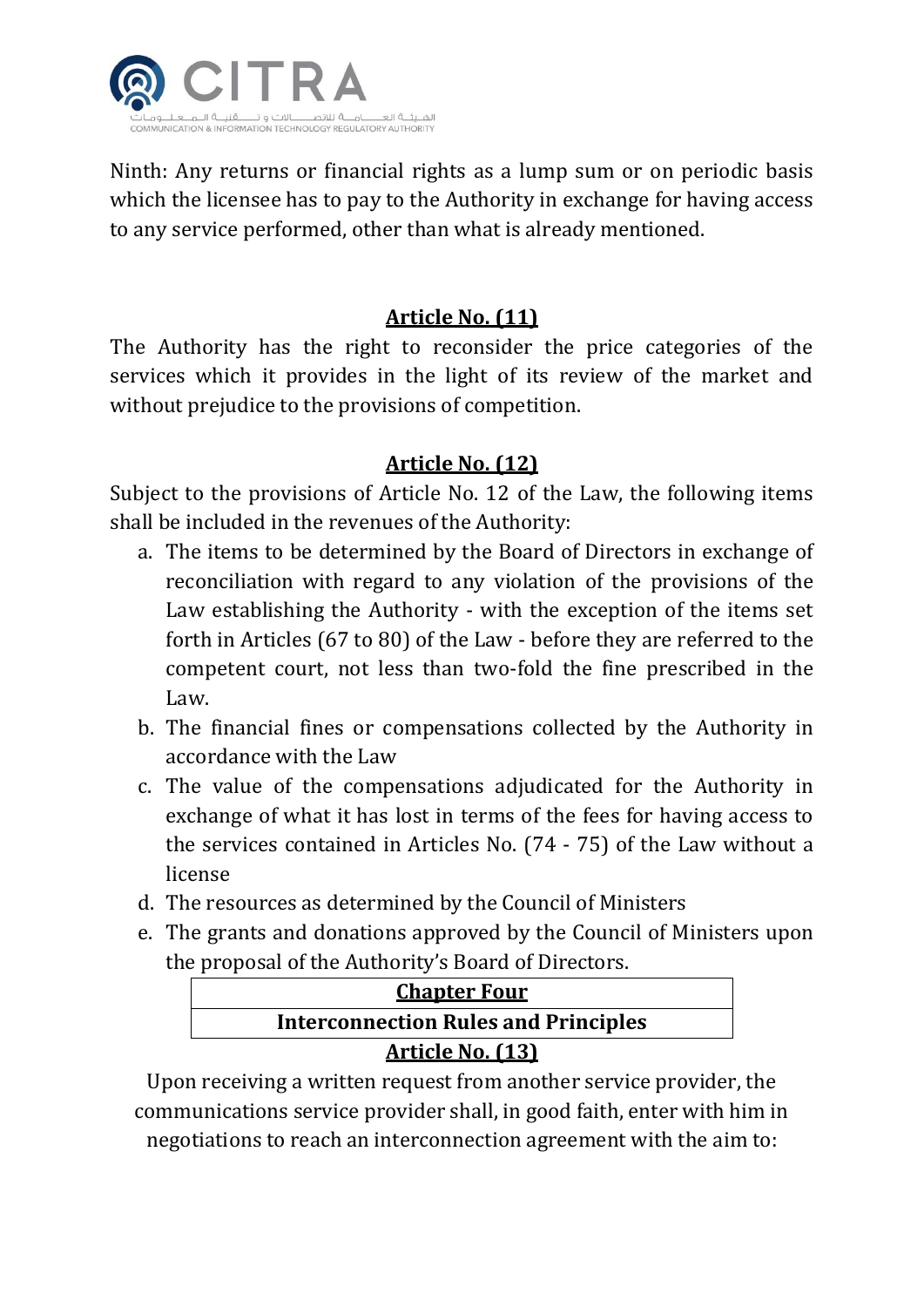

- a. Connect or maintain the interconnection of both parties' communications networks connected at specific points of contact.
- b. Provide access to the communications facilities if the request for access were reasonable to enable licensed service providers to provide the service for which they are licensed by providing the communication services to their users.

#### **Article No. (14)**

The following acts or practices, in particular, shall be considered as a violation to the good faith in negotiations:

- a. Hinder or delay negotiations or stall in resolving the differences
- b. Refuse to provide necessary information on the communications or communication facilities of a service provider which are necessary for the arrangements for interconnection
- c. Fraud or exerting pressure on one of the parties to reach an agreement which such party would not have agreed to if such fraud or pressure were not exercised
- d. Obligating another service provider to sign an on-disclosure agreement that prevents him from providing any information required by the Authority.

#### **Article No. (15)**

A Licensee shall, within (60) days from the date of a request submitted to him from another licensee, conclude a deal therewith as per the scope of controls provided for in the Regulations in order to connect the systems of the other licensee with the systems licensed at technically appropriate points, and to provide other communication services which are essential to the licensed operator so that he would provide the communication services to his subscribers. Should both parties fail to reach an agreement within the prescribed time limit, the concerned party shall refer the matter to the Authority to intervene for mediation or arbitration.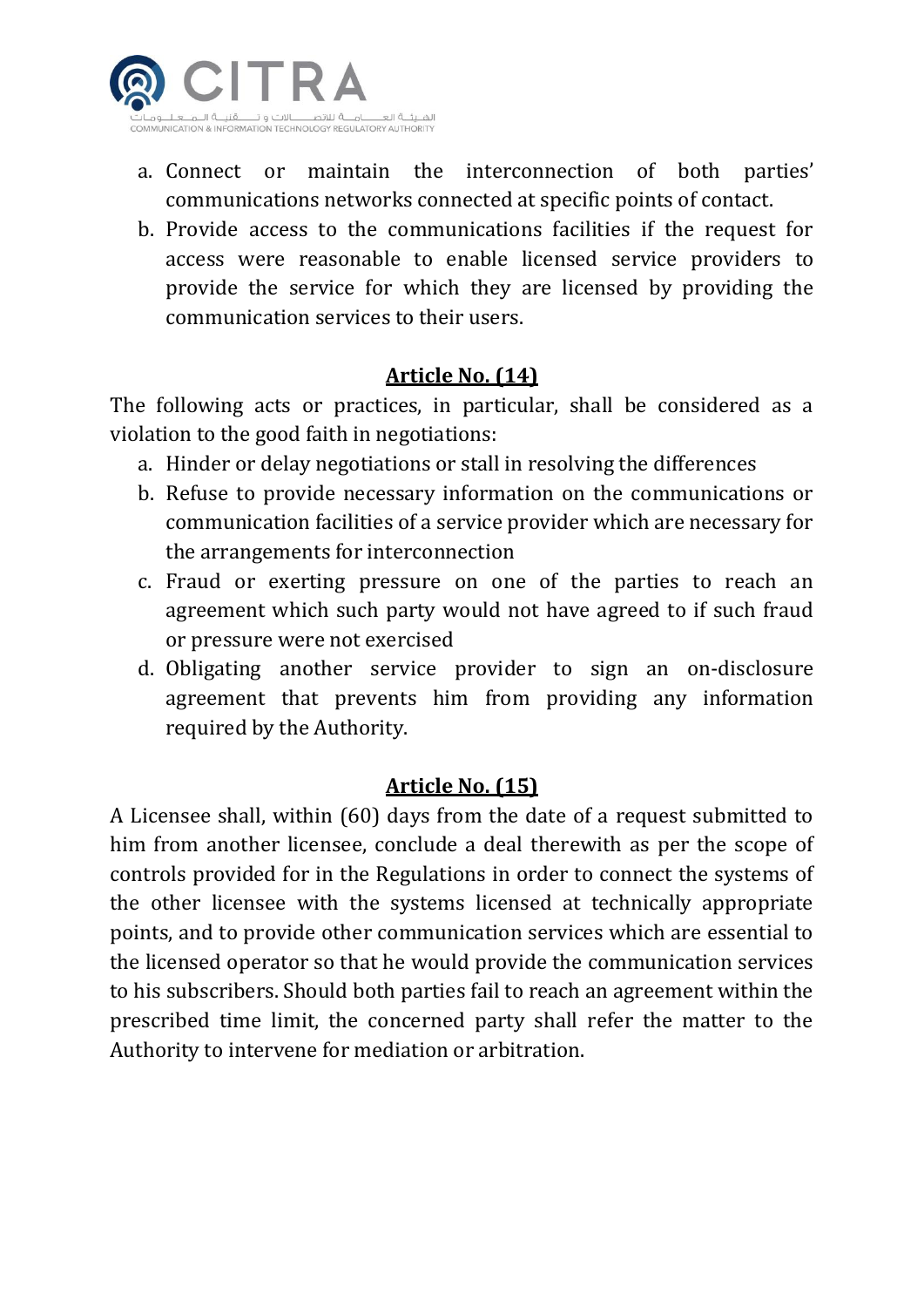

# **Article No. (16)**

Upon concluding interconnection agreements, the transparency, objectivity, and reasonableness of the conditions shall be taken into consideration, especially that:

- a. Any interconnection agreement shall ensure the possibility to terminate any communications service provided by a telecom system of a licensee who provides the interconnectivity at any point within the communications system of any other licensee of communications services.
- b. Calls transmission over and through communications systems should be clear without any hindrance for both the calling party and the recipient party.
- c. Systems used for interconnection must have enough operational capacities that allow transmission of signals efficiently between the interconnected communications systems.
- d. Method required for building and maintenance of connections and requisite transmission capacity to allow effective interconnection shall be satisfactorily indicated for both parties.
- e. Indicate the number of access points required to complete the connection.
- f. Indicate the dates and durations required for interconnection.
- g. Commitment to provide access to communications facilities, including - but not limited to - the main offices and any other sites for equipment, locations of masts, towers, pipes and columns and subscriber lines and facilities located underground, whenever that is reasonably required, in order to enable the service providers to offer communications services to their customers in a smooth and easy manner.
- h. Commitment to maintain the quality of service levels and to provide treatment for any impediments that they might encounter in order to meet a level of service mutually acceptable by both parties.
- i. Determine the connection fees and the terms of payment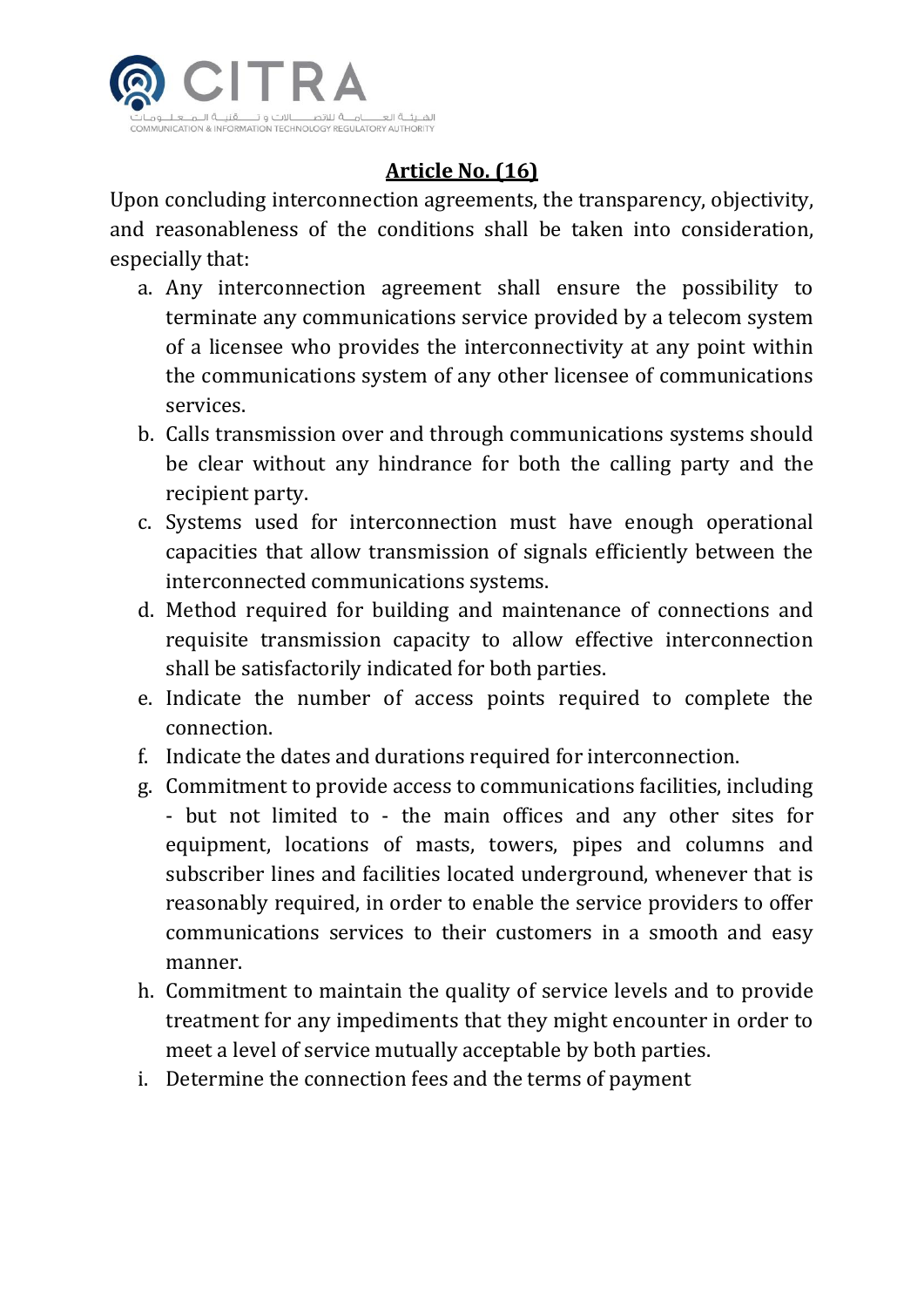

# **Article No. (17)**

Interconnection agreements, whether directly or indirectly, may not include any of the following:

- a. Withhold the provision of communication services or interconnection by a licensee capable to do so.
- b. Collect any payments other than the fees for the approved connection or create any additional burdens on any person upon exercising any rights or privileges granted to him under the Law or any of the licenses issued.
- c. Prohibit amending an interconnection agreement in line with the changes that may arise as to the instructions and orders issued by the Authority.

#### **Article No. (18)**

An interconnection agreement shall not take effect until after the presentation to the Authority and receiving its approval. The Authority shall issue its decision within twenty days from the date of presenting the agreement, and shall notify both parties thereof in writing. In case of rejection decision, the Authority will provide reasons.

#### **Article No. (19)**

The licensee shall abide by any decisions or instructions issued by the Authority on the participation of other licensees in any facilities or infrastructure in relation to a public communications network.

#### **Article No. (20)**

Upon fixing the interconnection prices, the licensee shall commit to the following points:

a. Interconnection service prices must be reasonable and without discrimination between the applicants after calculating the cost of the systems involved in the connection. To be considered in this regard, incentive prices and timing to be determined by the Authority for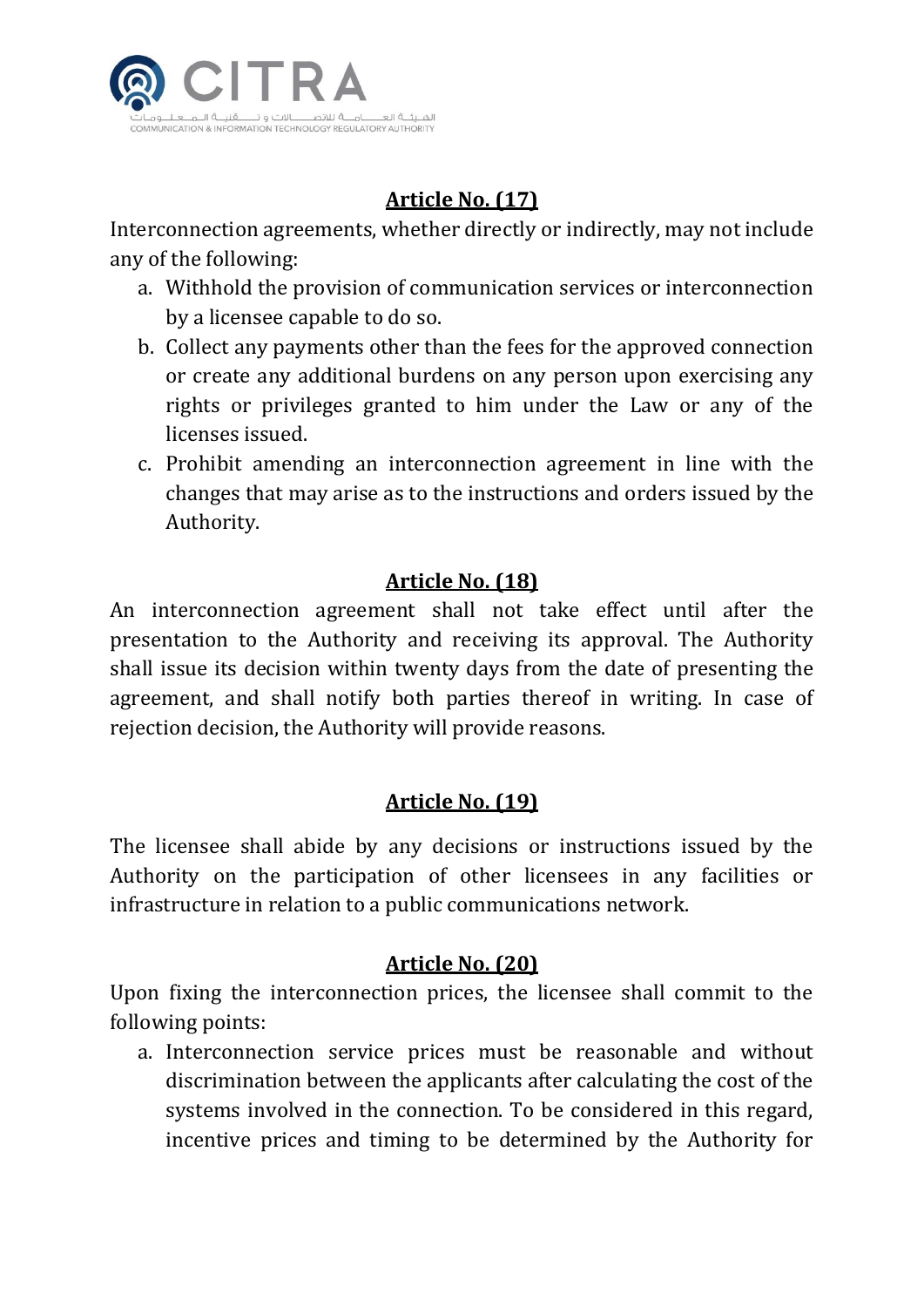

new operators, given that other licensee who requests interconnection may not pay for services or facilities which it does not require.

- b. To be taken into consideration the relative use of the equipment of each one of the parties involved in such connection upon the distribution of the returns accruing from the movement across the systems owned by the parties.
- c. Notify the Authority in advance of the prices and comply with the market review outcomes.

#### **Article No. (21)**

Each dominant operator shall prepare a standard offer for the provision of interconnection linking its communications network, as well as access right to its communications facilities made available to any of its licensees to be approved by the Authority within the time period specified in the guidelines on interconnection.

#### **Article No. (22)**

The standard offer mentioned under the preceding Article shall fulfill the following requirements:

- a. To be compatible with the latest version of the guidelines for interconnection and access to facilities prior to the date of the offer, including guidelines on the financial consideration
- b. To include a complete list of standard services to be made available to service providers, including the fees for each service and its basic breakdown.
- c. To include a statement about the right of access and interconnection services to be made available, including providing additional points to the network terminal points available for other licensees upon request in accordance with prices based on cost and the respective conditions.

#### **Article No. (23)**

A dominant licensee shall publish the standard offer as follows: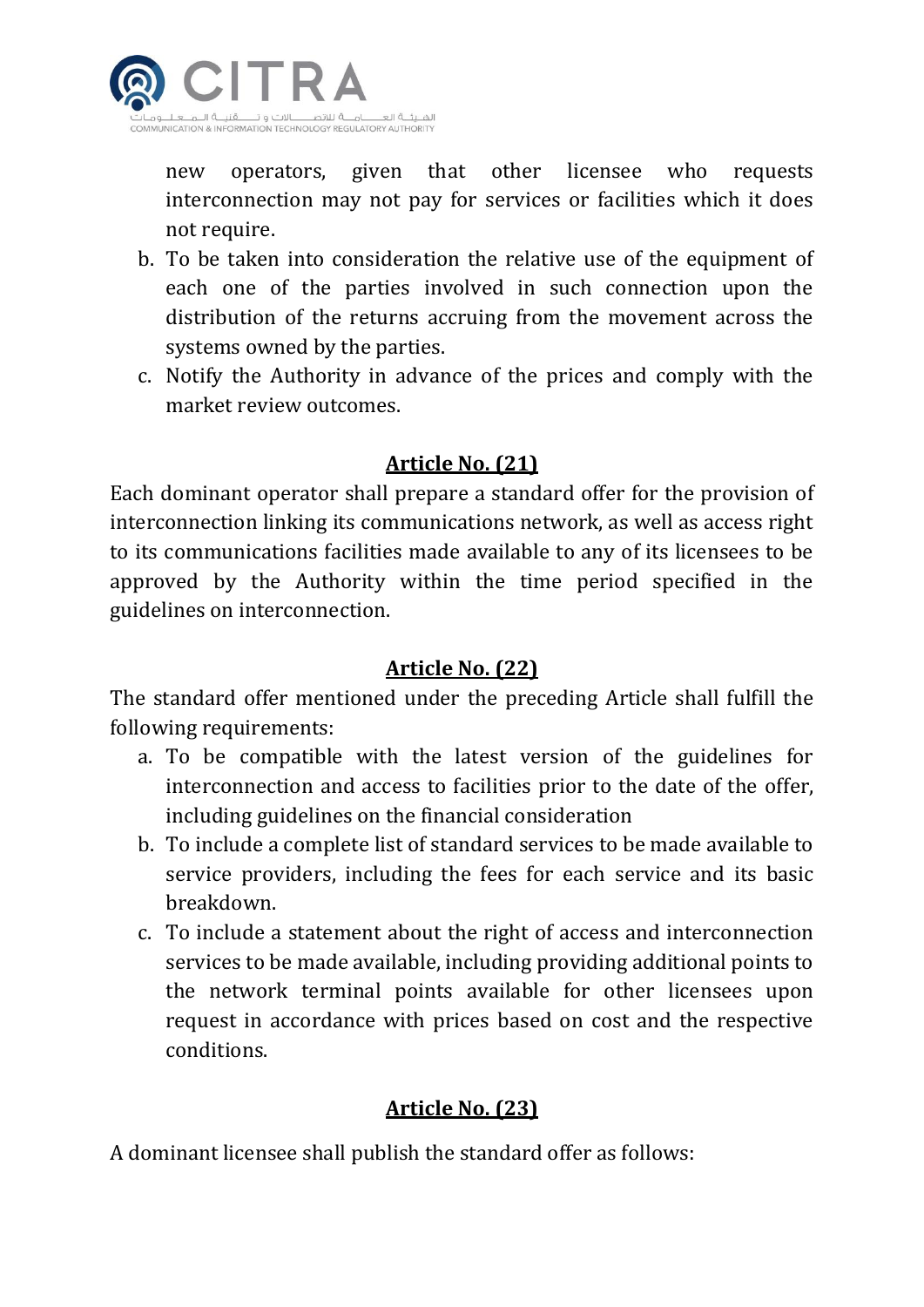

- a. Publish the offer on its website within a maximum period of one week with effect from the date of its adoption and disclose the terms, conditions, and details of the fees for interconnection and information required to be disclosed in accordance with the guidelines established by the Authority.
- b. Coordinate with the Authority to publish it on its website in a maximum period of two weeks from the date of its adoption.
- c. Make available a copy thereof at its business headquarters for public use.
- d. Provided any other service provider with a copy of the offer upon request.

#### **Article No. (24)**

Failure by the dominant service provider to provide the standard offer to the Authority within the fixed time limit, may entitle the Authority to engage him to adopt a standard offer for interconnection that it would prepare.

#### **Article No. (25)**

Interconnection and access to facilities agreements offer provided by the dominant operator shall meet the following requirements:

- a. Be compatible with the approved standard offer
- b. Be marked with transparency, objectiveness and in conformity with Authority's regulations
- c. Satisfy all information about the quality of interconnection and access services

#### **Article No. (26)**

Where the Authority considers that interconnection and access to facilities agreements are in conflict with the Law or these Regulations, it would charge the concerned parties to amend the same.

#### **Article No. (27)**

A dominant operator shall do the following: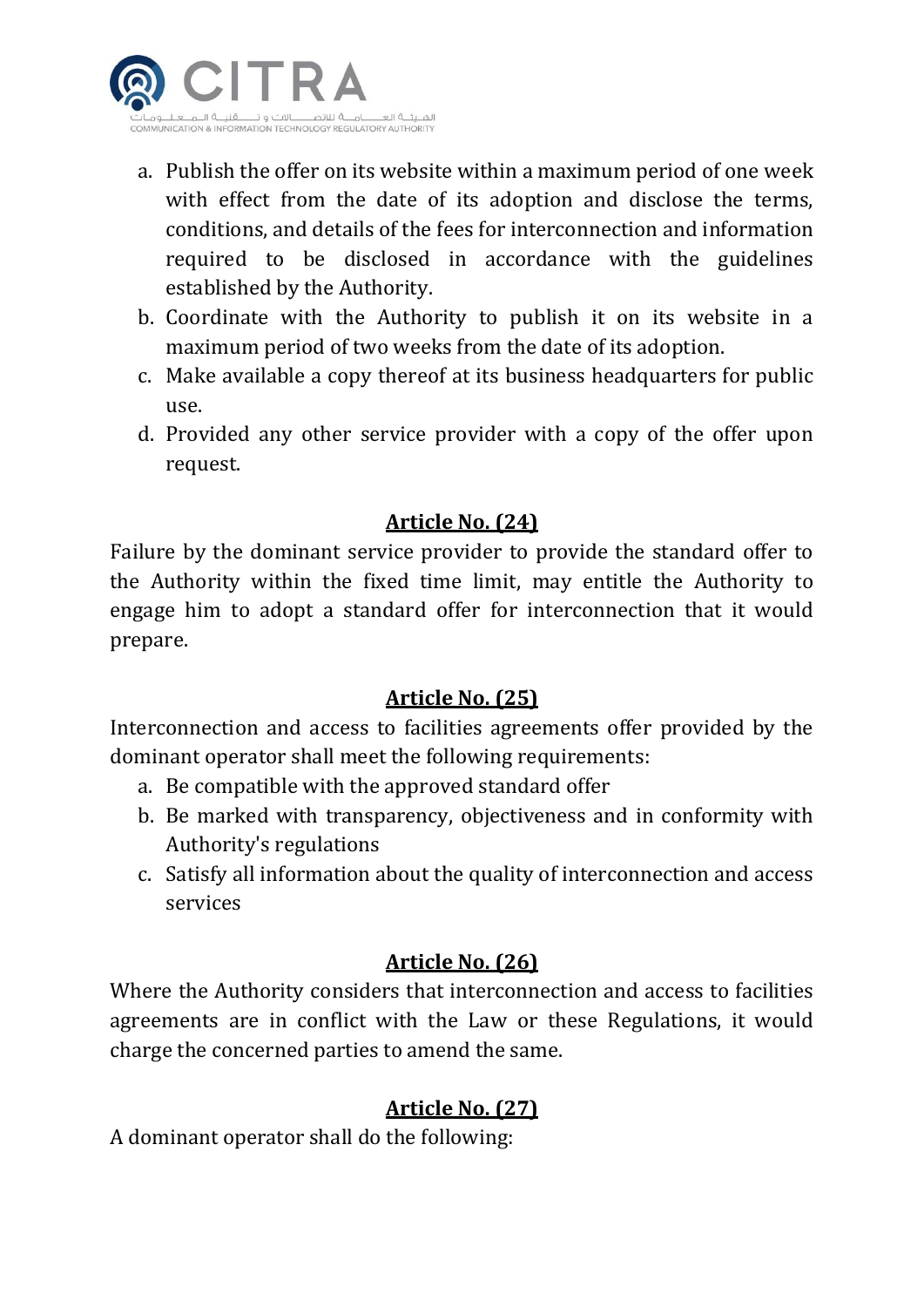

- a. Upon request, provide all information and specifications necessary for the licensed service providers who apply for interconnection or access to facilities.
- b. Offer access to the network elements at terms and prices based on the cost that is nondiscriminatory and transparent.
- c. Provide leased circuits services under equitable terms and for reasonable and nondiscriminatory prices. If such services were provided for the purpose of providing public communications service, it shall be sold at prices based on cost and operating capacity.
- d. Provide other licensees with accessibility to the columns, pipes, channels, and locations of the devices which he owns or controls and which are necessary for interconnection according to equitable terms and prices based on the cost that are nondiscriminatory and transparent.
- e. Provide interconnection and access to facilities for all service providers at the same terms and quality availed to his own communications service processes or that to any of his affiliates.

#### **Article No. (28)**

A dominant operator shall allow other licensees to participate in international offshore and onshore cable station sites in accordance with the regulations and instructions issued by the Authority.

#### **Article No. (29)**

The Licensee shall adhere to the regulations and instructions, rules and technical specifications issued by the Authority for the purpose of operational compatibility of the systems and services with a licensed and communication services systems provided by other licensees in a technically and economically appropriate manner.

# **Chapter Five Competition Provisions**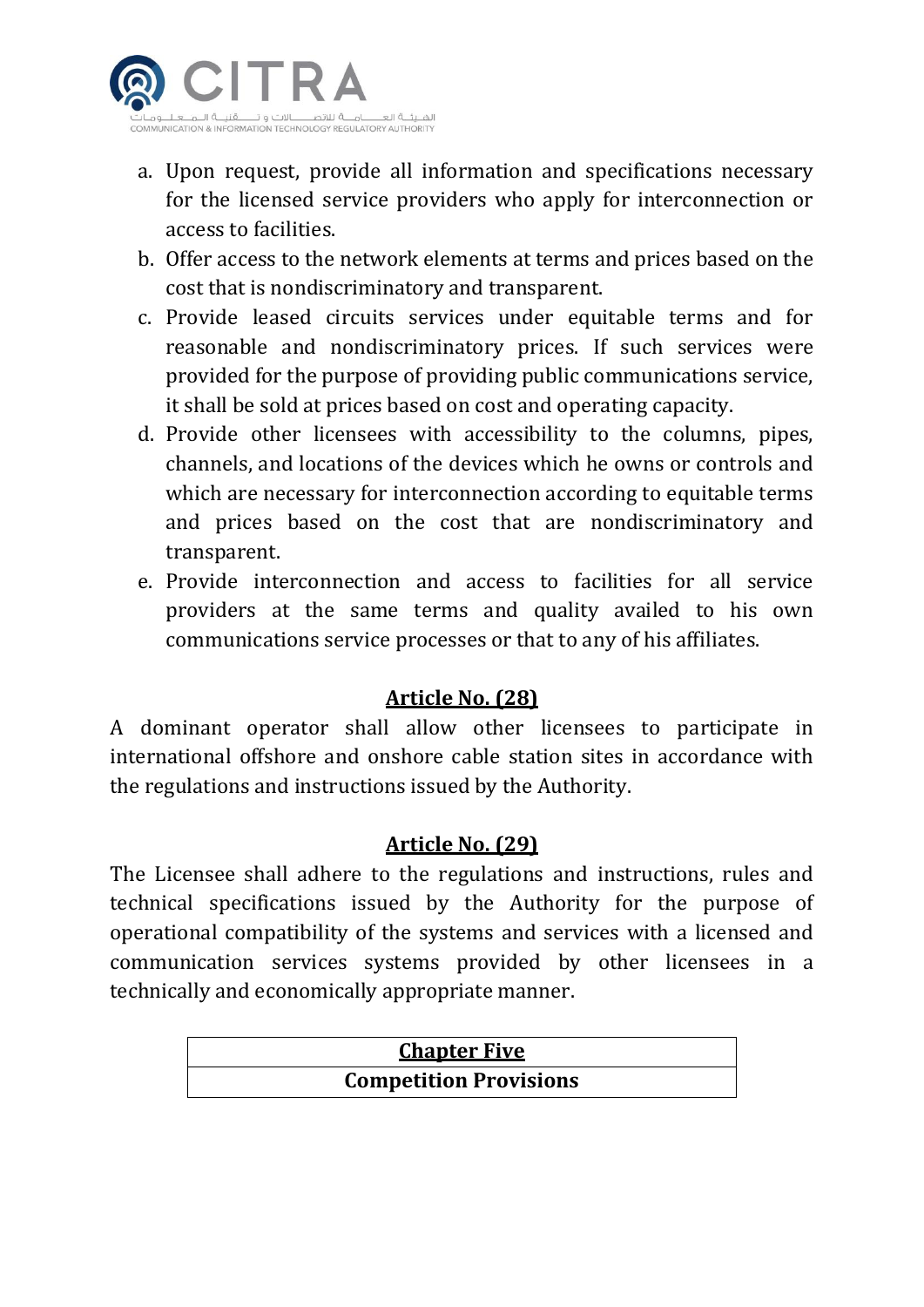

# **Article No. (30)**

It shall be prohibited for a licensee and others to reach an agreement or coordinate efforts in order to prevent market competition or limit or distort the same in any commercial activity connected to the communications sector in the State so as to achieve any of the following matters in the communications market:

- a. Impact the prices or conditions of goods and services subject to their respective transactions by way of increase, decrease, immovability, through sham or fictitious transactions, or any other forms of dealings contrary to the market mechanisms with the aim of causing harm to other competitors.
- b. Preselect of the person who will win a contract or a job opportunity in the telecom market.
- c. Segment telecom markets or have them allocated geographically or based distribution centers, quality of customers or service, seasonality or time periods with the intent to harm competition.
- d. Abuse by a licensee whether individually or in association with others to enforce a dominating position in the market or a major part thereof, in such a manner that would substantially preclude or restrict competition in an unfair manner.
- e. Conclude any agreement or enter into any arrangements, understandings, practices with any other person or allow potentials that would substantially inhibit, restrict or distort competition in an unfair manner.
- f. Introduce non-competitive changes to the market structure and in particular create syndicates, merge or combine the management of two or more persons in such a manner that would control or increase the existing control over the communications market.
- g. Deny or prevent another service provider to use the facilities or rare materials gained by the operator.
- h. Any act or activity which the Authority consider as effective or may become materially effective in reducing competition or causing harm to it in any of the communications markets.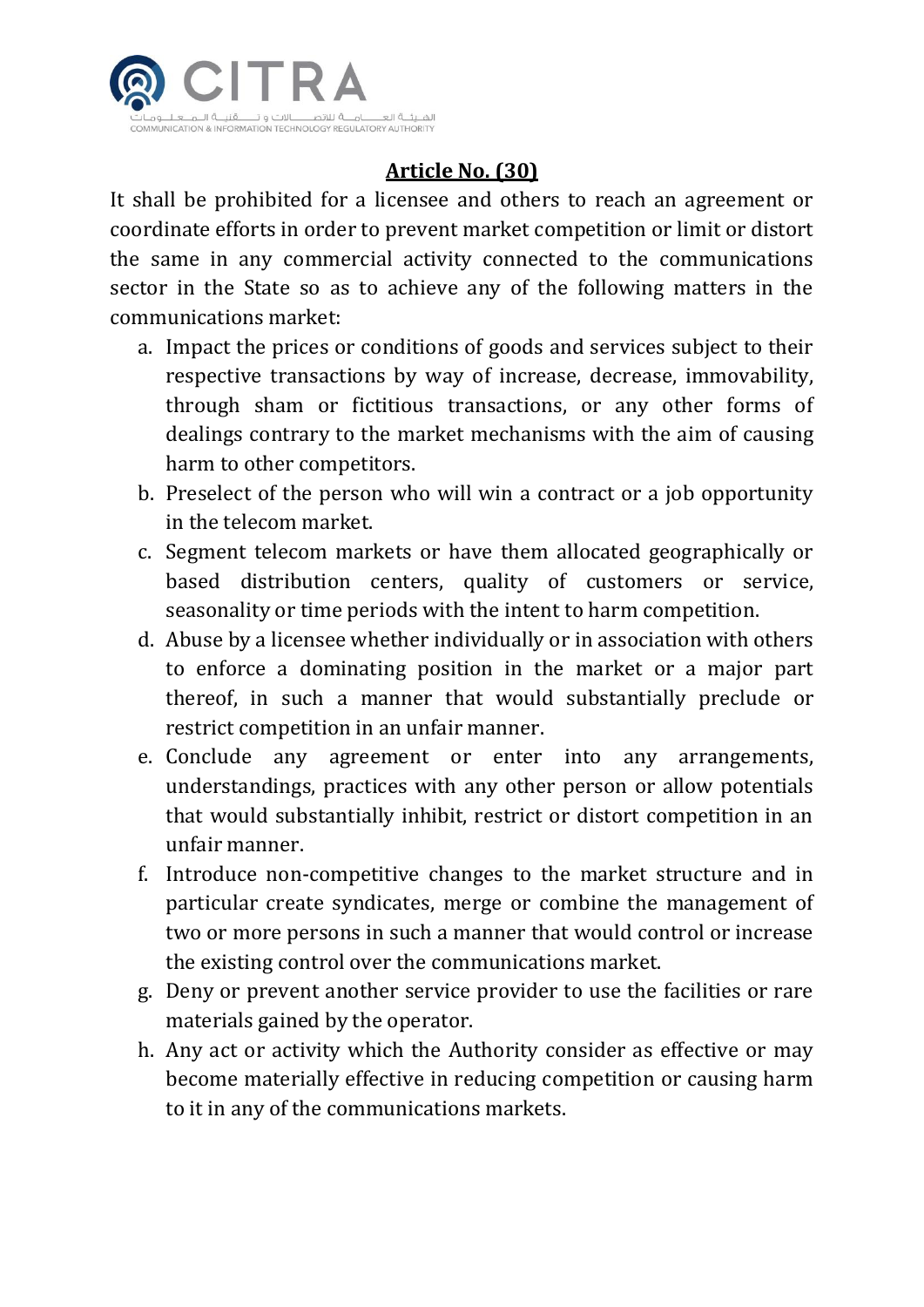

# **Article No. (31)**

The restriction provided for under the preceding Article shall not apply to any act or refrainment the nature of which is to restrict the competition, if it were to lead to the provision of any goods or services in the communications market in a better manner or promote the technical or economic progress in the State aimed at achieving specific and clear benefits to consumers and that outweighs the effects of restricting competition.

#### **Article No. (32)**

The following types of actions and activities shall be considered as misuse by the service provider to his dominant position:

- a. Failure to provide basic facilities to a competitor within a reasonable time at reasonable and affordable terms, after the dominant service provider receives a request to do so provided that such facilities are available to him.
- b. Exercise discrimination in allowing the right of access or interconnection or any other services or facilities to other service providers, unless there are objective justifications based on the difference in the availability circumstances of each of them, including the cost or shortage of facilities or available resources.
- c. Require acceptance by the competitor of unneeded product or service as a prerequisite by the dominant service provider to provide product or service.
- d. Offer goods or services at lower prices than the average incremental costs on the long term, or any other cost standards specified by the Authority with the aim of causing harm to the competitors.
- e. Financial interchangeable leverage from one service to another competitive service, which aims to affect or limit competition, except when such leverage is approved by the Authority.
- f. Failure to respond to the obligations of linking the interconnection or with the dominant service provider, as shown in Chapter (4) of this Regulation.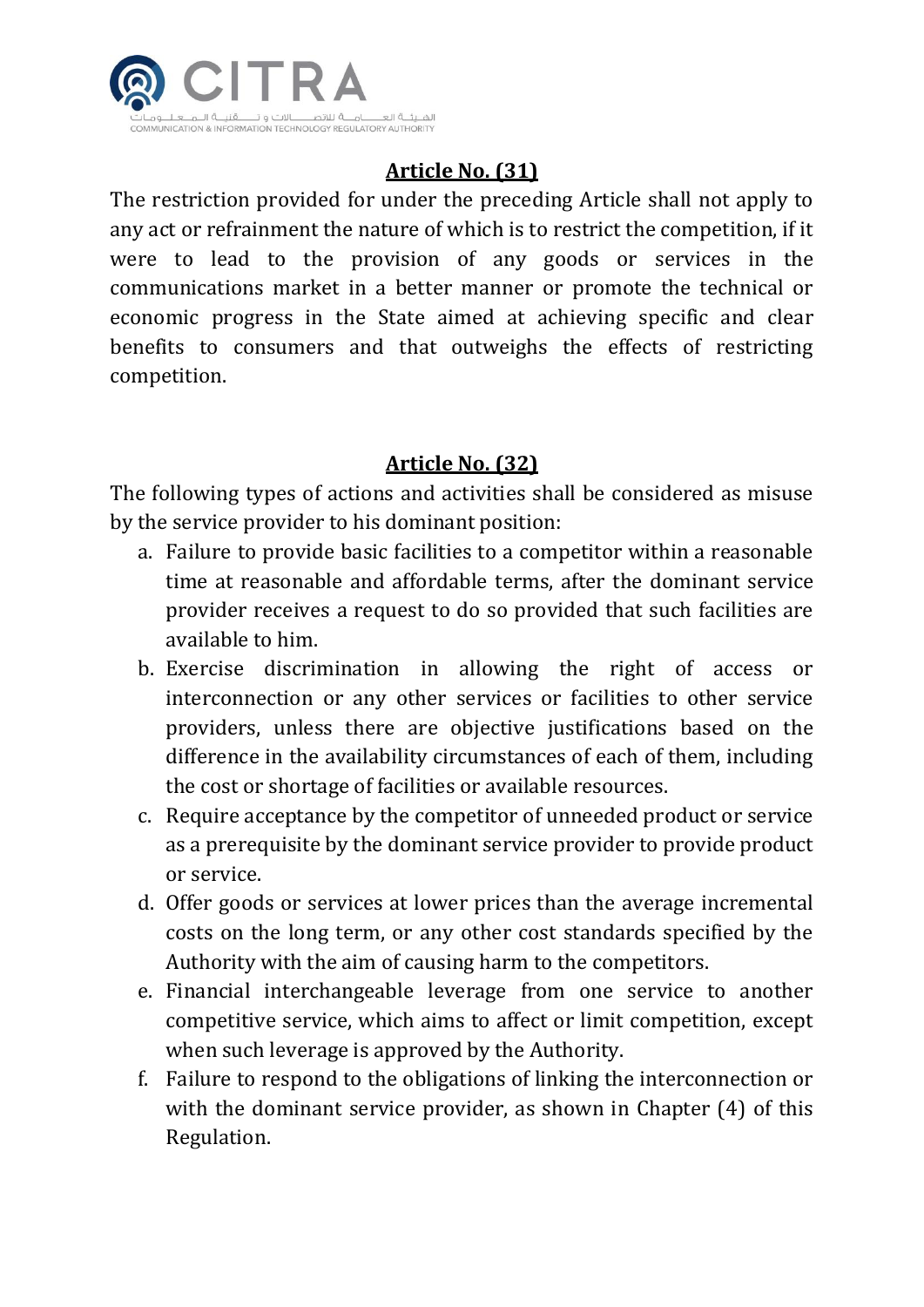

- g. Any of the following acts which would hinder or prevent the entry or expansion of a competitor in the market:
	- 1. The dominant service provider reduces the prices in its standard offer adopted by the Authority, with the aim of reducing the profit margin available to a competitor that needs wholesale services from the dominant service provider, or raising the wholesale prices of such services needed by that competitor in markets where both would compete.
	- 2. Adopting technical specifications of its networks or systems that would prevent or hinder the alternate operation with the network or system of the competitor.
	- 3. Failure to provide other service providers –upon request– with the technical data related to basic facilities, technical specifications or other commercial information relevant to the services which they provide.
	- 4. Using information obtained from competitors, through interconnection or providing services to them, in order to damage competition.



#### **Article No. (33)**

The Chairman of the Authority shall form a Committee or more from outside the Authority to resolve the disputes and decided the grievances. Such committee shall be presided over by a counselor of the judiciary or the Fatwa and Legislation Department to be nominated by the Supreme Judicial Council or the Head of the Fatwa and Legislation Department, as the case may be. It shall encompass among its members a number of experienced and competent members to be determined by the Chairman of the Board. The formation of the Committee shall be based on an odd number and should not exceed five.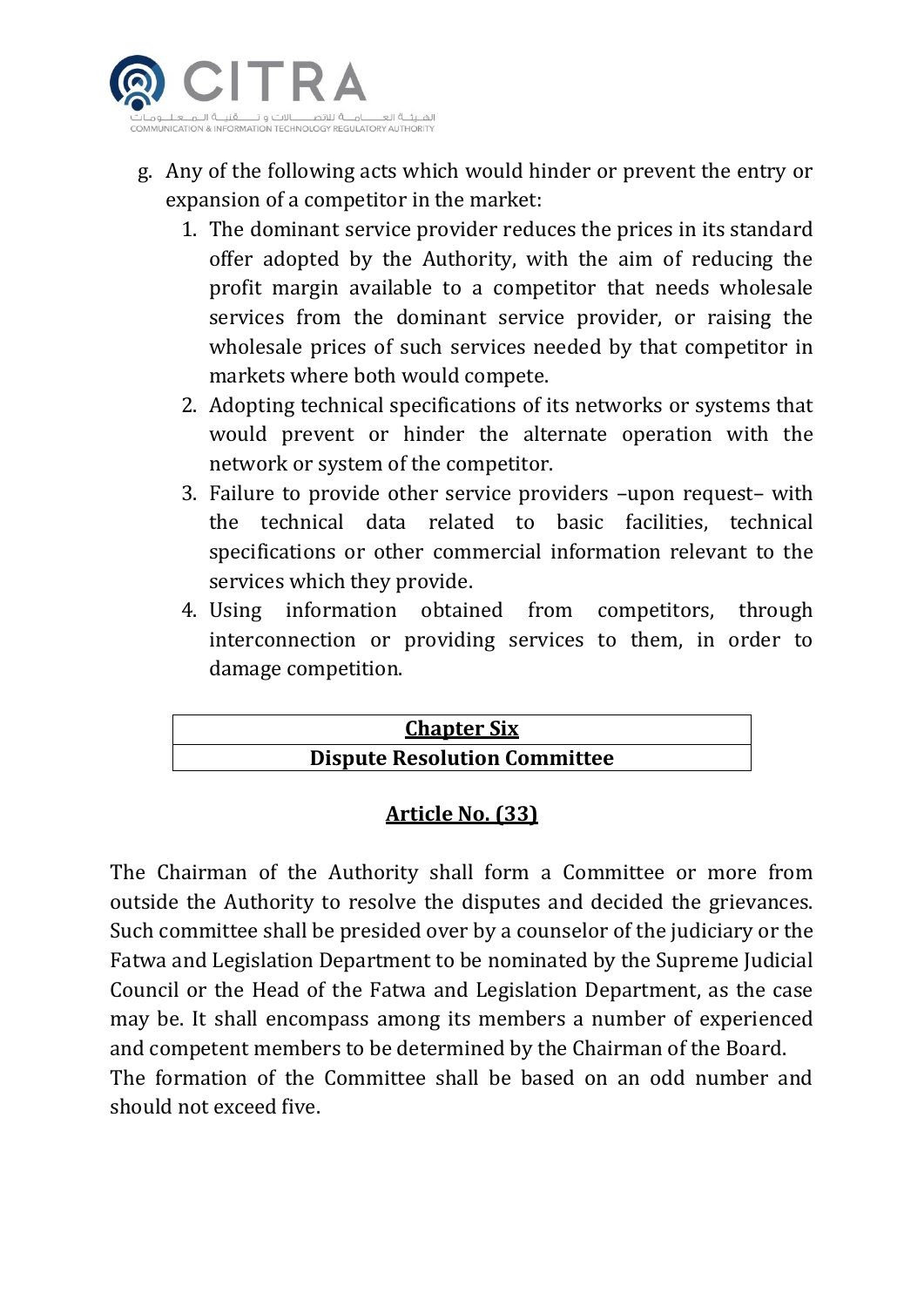

A Secretary shall be annexed to the Committee, to be nominated by the Chairman of the Board among the staff of the Authority. The secretary shall attend to the administrative activities and implement any decisions entrusted to him by the Committee.

#### **Article No. (34)**

The Committee shall embark upon its mission in accordance with the following rules and procedures:

- a. A register shall be dedicated to record the disputes received by the Authority and another to record the grievances. The concerned person shall be notified of the number and date of the registration.
- b. Grievances shall be submitted within thirty days from the date of notification of the decision or action about which he complains.
- c. Dispute or grievance writ shall contain the following data:

The complainant or the grievant name and the respondent or the defendant against whom the case is filed, and his status as the case may be, and the address of each of them including the Civil Number, the telephone and fax, email or any other electronic approved means which he would like to declare, the subject of dispute or complaint, the number and date of issuance of the decision or action which pertains to the grievance, the date on which the complainant was notified, the reasons on which the complainant or grievant bases his complain as well as his requests and any supporting documents .

- d. The Secretary shall present to the Chairman of the Board the writ on the dispute to set a hearing date to consider it – within two weeks at the latest – and the complainant and the Defendant would be notified of such hearing in accordance with item  $(c/1)$  via any of the previous methods. He is entitled to submit his defense memorandum one week prior to such date.
- e. The Secretary shall present to the Chairman of the Board the writ of the grievance to mark it as examined and to prepare the adequate reply and the supporting documents within two weeks and give it back to the Secretary to present the Grievance - accompanied by the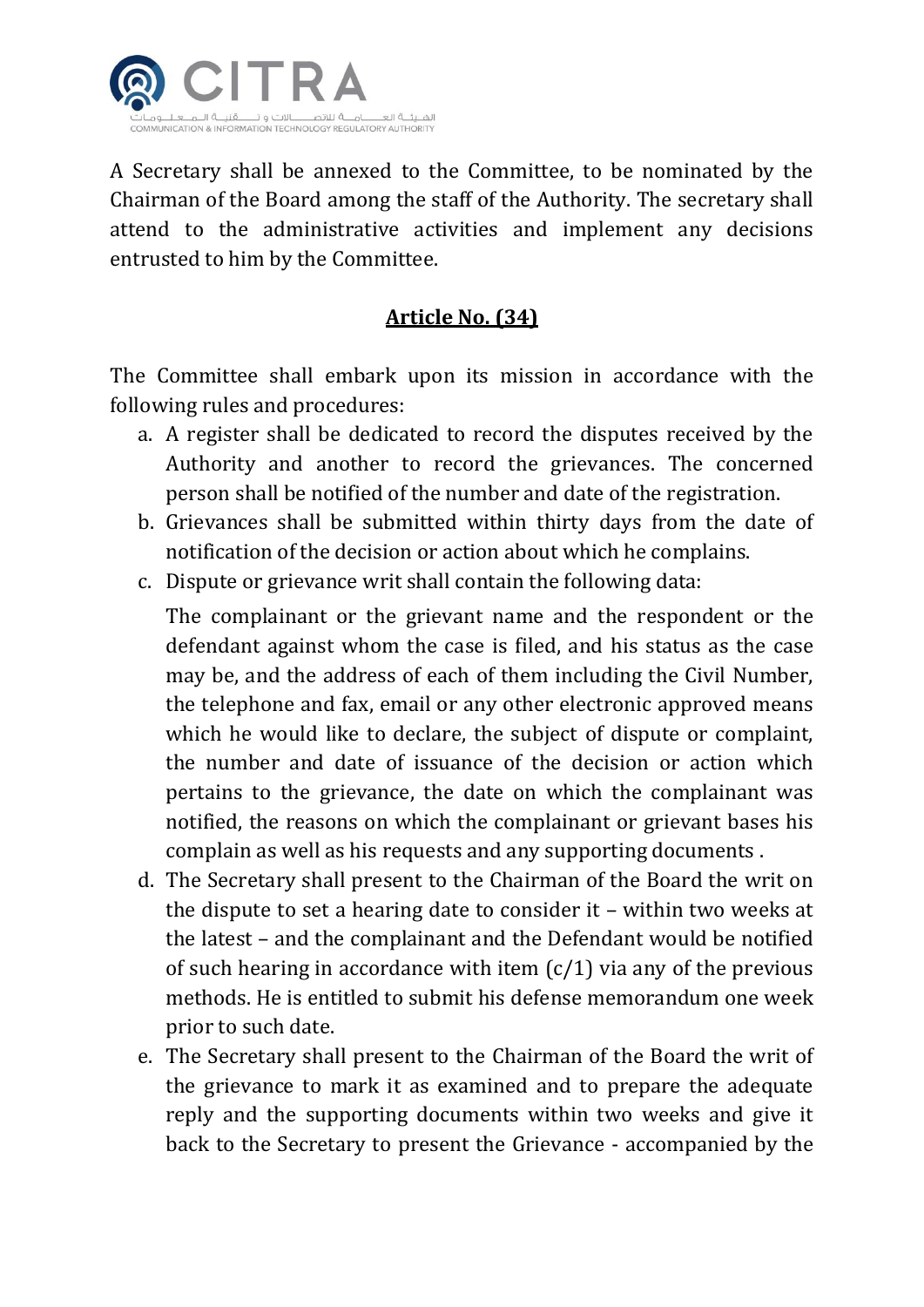

reply and the documents – to the Chairman of the Authority who in turn would present it to the Authority in order to issue the adequate decision on the matter, and the Authority may hear the statements of the grievant or any other person it considers as appropriate prior to deciding on the grievance.

f. The concerned parties may appear before the Authority and submit their memoranda, aspects of their defense and the supporting documents with regard to the disputes under consideration.

#### **Article No. (35)**

The Authority – with its full formation – shall decide the disputes or grievances presented to it by means of a reasoned decision within one month from the date of submission of the dispute or grievance writ, and the Authority shall notify the concerned parties of its reasoned decision within a week from the date of its issue.

## **Article No. (36)**

The deliberations of the Authority shall be confidential, its decisions shall be issued by majority of opinions, and its decisions shall be final.

## **Article No. (37)**

In case the decisions of the Authority are challenged before the judiciary, the competent department at the Authority shall prepare a technical report on the subject of the dispute or complaint to be submitted to the Chairman of the Board of Directors for approval before being submitted to the competent court.

| <b>Chapter Seven</b>    |  |
|-------------------------|--|
| <b>Final Provisions</b> |  |

#### **Article No. (38)**